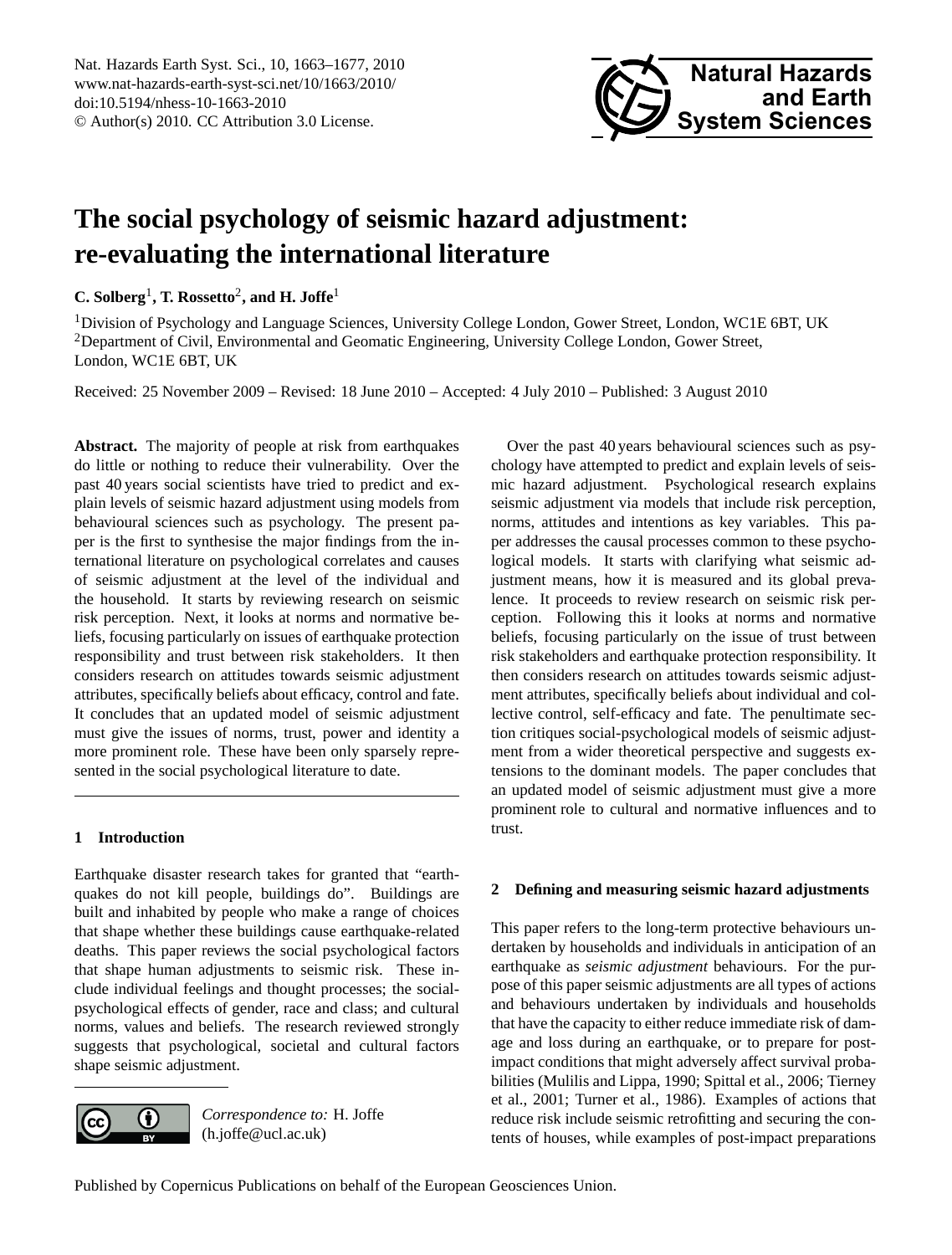are ensuring supplies of food, water and medicine, having insurance and planning for the reunion of one's family. It must be noted that the term *adaptation*, in broad usage in the wider literature on hazards and disasters, does not correspond directly with the term adjustment. Adaptation is defined as collective, long-term changes made in response to hazards emerging from changing ecological and social conditions, while adjustments refer more narrowly to coping mechanisms developed to mitigate and respond to specific hazards (Clarke Guarnizo, 1992). This paper will consistently refer to *adjustments* in keeping with the psychological literature it reviews.

Seismic adjustment is typically measured by surveys in which a sample of participants indicates which of a predetermined list of actions they have undertaken. Levels of adjustment are then found by summing up the "yes" responses, and a ratio computed to derive how close participants are to optimal adjustment levels. As Kirschenbaum (2004, 2005) has persuasively argued, hazard adjustment is not a simple one-dimensional entity, but should be divided into separate constructs that may have distinct sets of predictors (see also Lindell et al., 2009; Mulilis, 1999; Russell et al., 1995). Kirschenbaum (2004) derived four factors that explained a significant proportion of the variance in his data: levels of essential provisions stocked in the household; knowledge of and ability to use survival skills; having household emergency plans; and the presence of structural mitigation measures (e.g., seismic retrofitting or aseismic construction). Such multi-factorial models represent an advance on unidimensional models. However, measures that prove useful for one place are likely to give artificially low or high adjustment estimates when applied to a different location. For example, the set of possible and effective seismic adjustments for a household living in slum conditions in Mexico City would be substantially different to the opportunities available to an upper-class household residing in a highly developed urban area. Thus there is a tension between generalisability on the one hand, and sensitivity to local hazard contexts and adjustment opportunities on the other.

What do people do to protect themselves from seismic hazards? The West Coast of the USA has been surveyed repeatedly to ascertain levels of seismic adjustment. Here adjustments related to enhancing post-impact response and recovery are by far the most widespread. Findings indicate that adoption and implementation has gone up over time, but not consistently. Earthquake insurance, in particular, had increased from approximately 5% in 1973 to approximately 50% in 1993 among at-risk Californian homeowners (Palm, 1995). Yet this trend has since reversed, with only approximately 12% of Californian households having earthquake coverage in 2007 (Insurance Information Institute, 2008), possibly due to increased costs to households after the partial failure and subsequent restructuring of the earthquake insurance markets following the 1994 Northridge earthquake (Comerio, 2004). Some of the post-impact adjustments (e.g.,

stockpiling of food and water) have utility for more than one hazard, which might explain their greater relative adoption rate.

Pre-disaster, earthquake-specific preparedness and mitigation (e.g., structural retrofitting) adoption rates are consistently much lower, and have not increased significantly from the early 1970s to the present time in the US (Jackson and Mukerjee, 1974; Nguyen et al., 2006; Russell et al., 1995; Turner et al., 1986). Farley's (1998) report on changes in seismic adjustment levels in the US New Madrid Seismic Zone after a widely publicised, but ultimately unfounded earthquake prediction in 1990 shows a similar pattern: response and recovery-related seismic adjustments were more widespread than preparedness and mitigation adjustments were, albeit with higher rates of adjustment compared to the Western US.

The majority of the research in this field is North American and the only longitudinal studies are based on North American samples. However, research from other parts of the world including Iran, Turkey, Israel, Japan, Morocco, Romania and New Zealand tends toward the same overall conclusion as the US-based research: *In sum, a large proportion of respondents do nothing or very little to adjust to seismic hazards, and when they do take action, it is significantly more likely to be response and recovery-related than mitigative* (Asgary and Willis, 1997; Kasapoglu and Ecevit, 2004b; Kirschenbaum, 2005; Palm, 1998; Paradise, 2006; Spittal et al., 2008).

#### **3 Seismic risk perception**

Seismic risk reduction efforts have often operated on the assumption that communicating scientific estimates of seismic hazard and societal vulnerability to exposed communities will raise risk perceptions and concerns to levels that will drive seismic adjustments (Smith, 2006). In order to gauge the validity of this strategy, researchers have examined correlations between levels of risk perception and seismic adjustments. Findings from such studies are evaluated in the following sections and grouped under the three main categories of psychological, social and material influences on seismic risk perception. The link between people's seismic risk perception and their uptake of seismic adjustments is then explored.

# **3.1 Psychological factors shaping seismic risk perception**

Seismic risk perceptions have been conceptualised in a variety of ways, broadly encompassing social, cognitive and emotional dimensions (e.g., Lindell and Perry, 2000; Mulilis, 1995; Palm and Carroll, 1998). Seismic risk perception is generally measured in terms of various kinds of subjective distances between hazards and targets. One is social distance: is the threat directed at oneself, ones loved ones, at the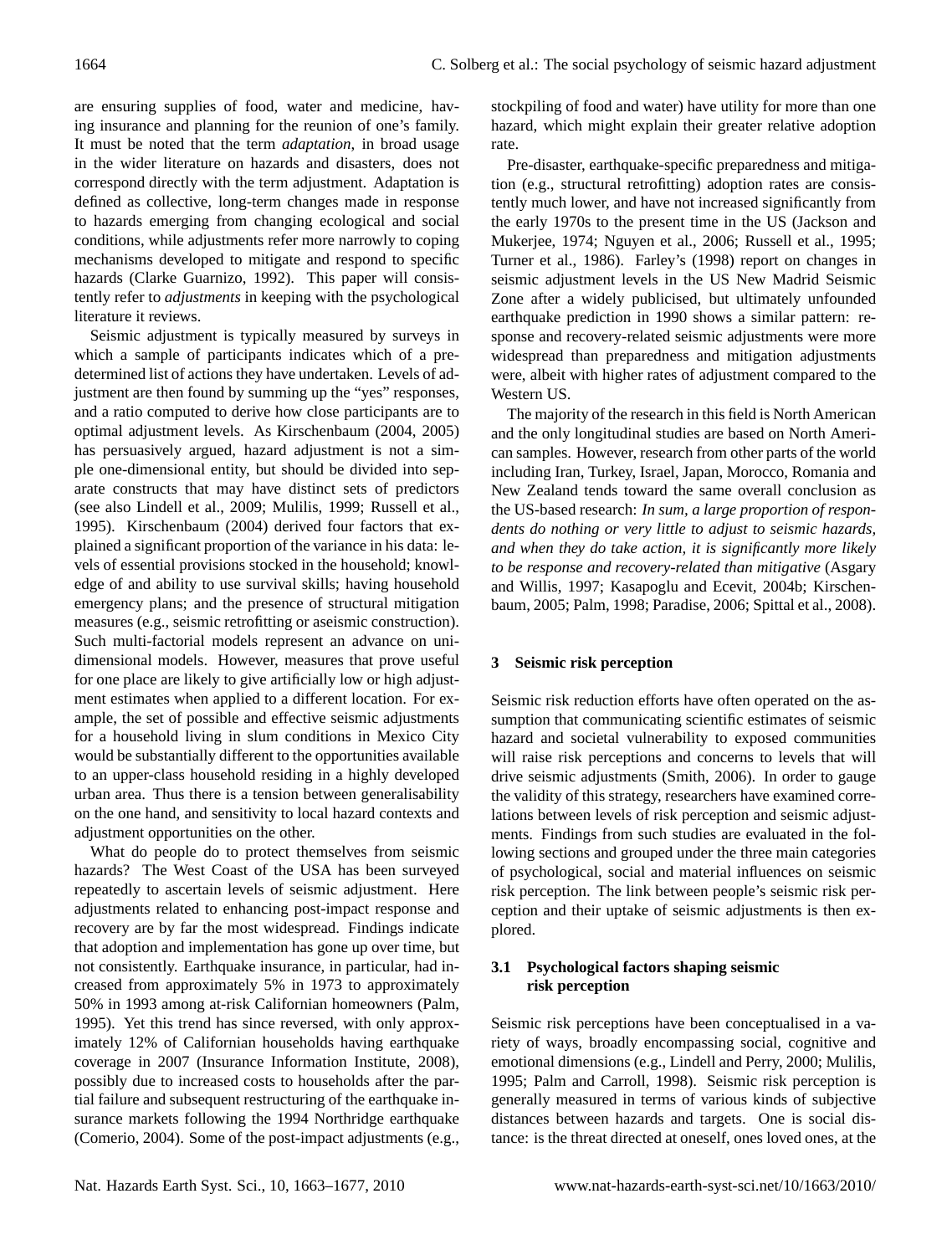average other person, or at total strangers? Another is temporal: will an earthquake happen sooner or later? A further dimension is based on probability: is an earthquake likely or unlikely? Yet another is spatial: will an earthquake occur where one is or elsewhere? There is also a dimension that addresses consequence: will the damage be small or great? A further dimension pertains to control: is seismic risk within your sphere of control or does it exceed your capacities? Finally seismic risk perception can be measured in terms of emotional distance: does the threat of earthquakes evoke strong or weak emotional responses?

Despite the vast literature, there is no agreement on which of these risk perception measures best predicts the response to seismic hazards. Therefore, approaching the issue from a different perspective other researchers have argued for more content-based conceptions of risk, examining how risks are constructed by people within certain social and cultural frameworks (e.g., Douglas and Wildavsky, 1983; Joffe, 1999, 2003). Of late, the two approaches have been merged in "cultural cognition" theory (e.g., Kahan et al., 2007), which has close affinities with system justification theory (Jost et al., 2004). Cultural cognition theory states that individuals are disposed to selectively credit or dismiss risk claims in ways that are congruent with their preferred views on how culture and society should be organised (Kahan et al., 2007). These worldviews are generally organised along two axes: hierarchy versus egalitarianism, and individualism versus collectivism. System justification theory shows that the cause of this dispositional tendency is that most individuals and groups are fundamentally motivated to believe that the world as they perceive it is just, legitimate and beneficial (Jost et al., 2004). As suggested in the introduction, earthquake vulnerability is literally constructed in the course of the development of the social and built environment. Given the assumptions of cultural cognition and system justification theory, it follows that the people who benefit the most from these developments will be more disposed to bolster their preferred worldviews. This also means that these same people will be the ones who are least likely to see earthquakes as significant risks. This raises the questions: how do people understand earthquake risk and how does their past experience of events influence their risk perception? These are addressed in the following sections.

#### **3.2 Earthquake experience and seismic risk perception**

A number of psychological variables have been consistently linked to increased perception of risk. First and foremost, past experience of damaging earthquakes has been found to increase risk concerns (Dooley et al., 1992; Gruev-Vintila and Rouquette, 2007; Karanci and Aksit, 1999; Kasapoglu and Ecevit, 2004a; Jackson, 1981; Lindell and Prater, 2000; Palm, 1998; Plapp and Werner, 2006; Rüstemli and Karanci, 1999). However, the strength of the relationship between past experience and increased concern seems to vary

depending on how earthquake experience is measured (Lindell and Perry, 2000), and on the outcome of the experience (i.e., personal loss or not) as covered in Sect. 3.1.2 below (Helweg-Larsen, 1999; Mileti and O'Brien, 1992). Thus experience certainly plays a role in the salience of earthquakes in the lives of those affected by them but its impact is variable (Lindell and Perry, 2000).

Earthquakes create opportunities for narrating stories about oneself and one's community. Their rehearsal and retelling on social occasions, for example, can be considered one cause of their impact on risk perceptions; rehearsal of the emotionally charged event strengthens its memorability and makes the earthquake a salient part of the person's life history (Er, 2003; Neisser, 1996). Studies have also found a positive correlation between the extent to which one thinks, talks and reads about earthquake hazards – so-called critical awareness (Paton et al., 2005) – and seismic risk perception (Farley, 1998; Gruev-Vintila and Rouquette, 2007; Lindell and Prater, 2000; Turner et al., 1986). Furthermore, earthquake stories can unite disaster victims, providing them with additional emotional attachments to their community, peer groups and even socially distant groups, through vivid memories of shared experiences. As earthquake experiences become part of a group's identity, seismic risk might become a recurrent motif in the biographies of group members (Bendix, 1990), thereby maintaining the salience of seismic risk.

Despite living in high earthquake risk communities, being aware of future risk and having memories of past earthquakes, people's critical awareness of earthquakes is often low in the absence of trusted warnings or predictions of imminent risk (Armas, 2006; Jackson, 1981; Turner et al., 1986). In short, a significant proportion of people in seismically active areas, who have had past experiences of earthquakes, do not manifest ongoing concern regarding their vulnerability to seismic hazards.

Several studies have reported that when people are specifically asked to compare earthquakes to a range of other hazards, earthquakes rank high among natural hazards, and relatively high in overall risk consciousness. In a North American study Flynn et al. (1997) reported that earthquakes ranked fifth of 15 hazards in a Portland, Oregon sample, highest of all natural hazards. Lai and Tao (2003) surveyed risk perceptions in Hong Kong and found a sharp divide between perceptions of threats to the local and global environment – earthquakes ranked second lowest of 20 environmental threats to the local environment, but fifth as a global threat. This may well be attributable to the historically low seismic activity in the Hong Kong area, coupled with awareness of massively destructive earthquakes in mainland China. Plapp and Werner (2006) surveyed residents of southern Germany, who experience small and medium-sized tremors on a regular basis. Of 16 hazards, earthquakes were ranked fourth, again highest of all natural hazards. Kohiyama and colleagues (Kohiyama et al., 2008) surveyed 3150 respondents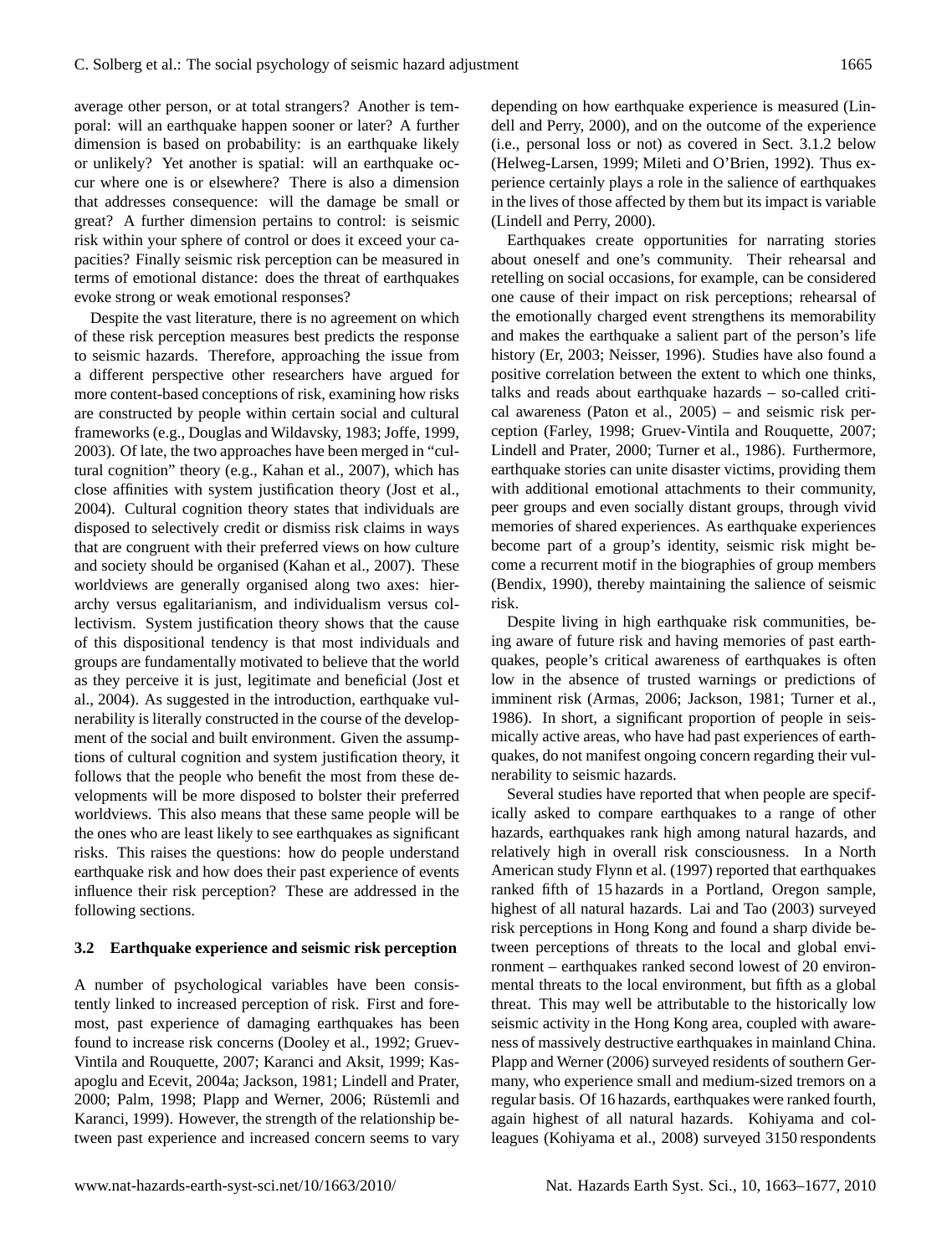across 7 Japanese cities shortly after the Mid-Niigata earthquake of 2004. They found that although 79% of respondents were concerned about an earthquake, more than 90% ranked earthquakes as a lesser concern than issues such as crime, fire, environmental hazards and household finances. In all locations regarded to have medium to high earthquake risk, it seems that although earthquakes are seen to represent a potent threat, other risks are generally prioritized. Having said this, it should be noted that risk ranking measures are inherently unstable. People's priorities change quickly in reaction to changing circumstances. As such, future researchers might conduct longitudinal studies of risk rankings in order to gauge their distribution and variability.

The research reviewed in this section suggests that while earthquake experience increases seismic risk salience, its effects on levels of concern are variable. This counter-intuitive finding demonstrates the importance of conducting carefully conceived empirical research.

## **3.3 Psychological biases in seismic risk perception**

A major strand of risk perception research has dealt with how people quantitatively estimate uncertain risk when making decisions, and how these estimates and decisions differ from normative, expert opinion. Such differences are attributed to psychological processes that bias risk perceptions (e.g., Kahneman and Tversky, 1979). One such bias is the "optimistic bias" (OB) displayed in the face of being affected by a risk. OB is a pattern of judgments where people see themselves as being less likely to be harmed by future risks than peers of a similar age and gender who they are asked to compare themselves to (Helweg-Larsen, 1999; Spittal et al., 2005). A number of studies have found that people display an optimistic bias in relation to natural hazards. Jackson (1981) reported that a majority of respondents in the Pacific North West either believed they would not experience an earthquake or that if they did, it would not harm them. Furthermore, experiencing an earthquake without suffering losses or injuries led respondents in two US studies to report that they were more optimistic about future earthquake consequences relative to peers who had suffered injuries or losses (Helweg-Larsen, 1999; Mileti and O'Brien, 1992). Such studies speak not only to the issue of OB but to the impact of past experience on OB, in this case experience of injury or loss diminished the relative OB. In general OB creates an illusion of safety that helps people to cope with the psychological stress related to risks.

Only three studies have examined the effects of OB on seismic risk perception directly. Burger and Palmer (1992) found that students who had experienced the 1989 Loma Prieta earthquake showed no OB directly after the event, but that OB returned to pre-earthquake levels 3 months after the event. In a similar study, Helweg-Larsen (1999) surveyed survivors of the 1994 Northridge earthquake. She found that immediately after the event, there was no OB for earthquakes. In contrast to Burger and Palmer's findings, she did not find a return to OB in the months after the event. Spittal et al. (2005) examined OB in Wellington, New Zealand residents in relation to three targets – self, an acquaintance and the 'average other' in Wellington, and on two risk perception criteria – likelihood of harm and likelihood of damage to property. Respondents judged that they were more likely to sustain damage to their own property than either an acquaintance or an average other. Thus fear of financial loss may not be susceptible to OB. However, as compared to an acquaintance, respondents thought they were less likely to suffer harm, which provides some indication of OB. Contrary to expectations, there was no difference between estimates of own harm and that of the average other. These studies indicate that OB is context-dependent and may differ according to whether personal harm or financial loss is being evaluated.

Palm and Carroll (1998) tested the hypothesis that OB in regards to earthquake risk is more prevalent in individualistic cultures, that is, those that emphasise feelings of optimism, high self-esteem and self-reliance. Their comparisons of Californians (who belong to an individualistic culture) and Japanese (belonging to a more interdependent, pessimistic, lower self-esteem culture) found that Japanese respondents displayed less OB in relation to seismic risks. Thus it can be argued that OB, and possibly other risk biases, are constrained by cultural norms regarding how the self is constructed in a given society.

Celsi et al. (2005) found evidence of a more subtle bias in Californians' perceptions of earthquakes. Other than those directly affected by earthquakes, most people who experience earthquakes do so in a location where shaking has been attenuated due to distance from the epicentre and ground conditions. Thus they tend to underestimate the potential damage that could occur from an earthquake with a given, publicly reported magnitude. With repeated experience, this can create an earthquake risk attitude that is skewed towards underestimation of risk, contributing to optimistic bias and feelings of invulnerability.

Other biases have also been described in the literature. Mileti and O'Brien (1992) conclude that people who had not suffered losses in the 1989 Loma Prieta earthquake were less likely to heed aftershock warnings: "Those who experience little or no loss in the impact of a disaster may be prone to "normalization bias" when interpreting post-impact warnings for subsequent risk: "the first impact did not affect me negatively, therefore, subsequent impacts will also avoid me"." (p. 53).

Thus people often seem motivated to minimize concerns for their own danger, compared to that of others, regarding seismic risk. The literature suggests that this is partly related to culturally contingent notions of the self – in collectivistic cultures the emphasis on a relational, interdependent self-concept militates against such optimism. This suggests that optimism would be a less common psychological coping mechanism in more collectivist societies.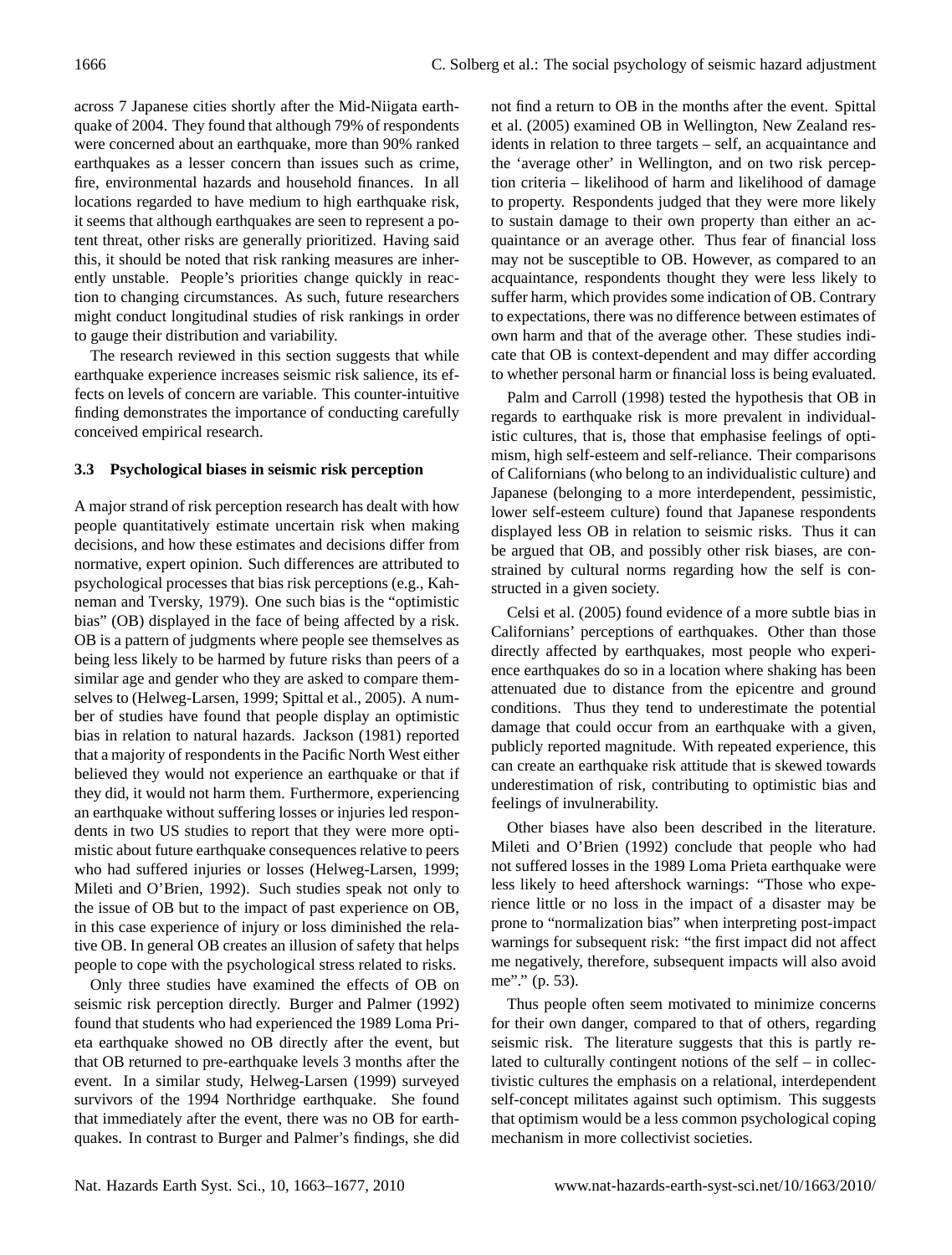#### **3.4 Social factors and seismic risk perception**

The "white male effect" is seen across a range of risk perception studies, including seismic risk. This is the observation that members of socially powerful groups (which in Western countries overwhelmingly are white males) see threats to self, community and society as less risky and more manageable than do members of non-dominant groups.

Both cultural cognition theory and system justification theory predict and explain this. They state that individuals living in relatively developed and stable societies are strongly motivated to believe that the status quo is just, legitimate and beneficial. It follows that potential threats to the status quo – such as a major impending earthquake – are often denied, interpreted as manageable by the system, or seen as threatening mainly to outgroups (Feygina et al., 2010).

Cutter et al.'s (2003) overview of the hazard vulnerability literature finds that groups with less social, economic and psychological power, such as females, the old and the young, ethnic minorities, groups low in socioeconomic status (SES) and populations with special needs (e.g., physically or mentally challenged people, homeless, transients and tourists) are most vulnerable to environmental hazards. A reasonable prediction on the basis of these findings might be that the more vulnerable groups have correspondingly higher seismic risk perceptions. This trend is certainly evident in the nonseismic risk perception area (Dosman et al., 2001). However, trends appear to vary in the seismic risk area, other than in relation to gender and minority group status.

In locations as diverse as the US, Turkey, Romania, Japan and Morocco, females and minority groups perceive themselves to be more at risk of being affected by earthquakes than men and majority groups, respectively (Armas, 2008; Armas and Avram, 2008; Dooley et al., 1992; Karanci and Aksit, 1999; Kohiyama et al., 2008; Lai and Tao, 2003; Lindell and Prater, 2000; Mulilis, 1999; Palm, 1998; Paradise, 2006; Spittal et al., 2008; Turner et al., 1986). This confirms predictions made by cultural cognition and system justification theory. However, the links between socioeconomic status (SES) and risk perception are somewhat irregular. On the one hand, indications of higher SES, such as income, education and home ownership have been linked to decreases in risk estimates in US respondents (Farley, 1998; Lindell and Prater, 2000). On the other, a number of studies have linked *increasing* educational attainment of residents in moderately developed countries to higher risk perceptions (Armas and Avram, 2008; Paradise, 2006; Rüstemli and Karanci, 1999).

Older people are less likely to see earthquakes as a risk when compared with younger people (Dooley et al., 1992; Farley, 1998; Heller et al., 2005; Lai and Tao, 2003; Palm, 1998; Rüstemli and Karanci, 1999; Simpson-Housley and Curtis, 1983; Spittal et al., 2008; Turner et al., 1986). This runs contrary to a number of results from studies on risk perception of other safety hazards (e.g., Dosman et al., 2001; Kraus et al., 1992). One possible explanation is that elderly people living in seismic risk zones but in relatively secure social circumstances have survived more earthquakes than younger people, and that these experiences have made seismic risk less novel, in effect making earthquakes seem less threatening (see Sect. 3.1). One might further hypothesise that this normalising effect disappears in circumstances of severe socioeconomic and physical vulnerability, when the sense of control might lessen, thereby increasing risk perception. This is borne out by surveys of residents in extremely vulnerable parts of Bucharest, which found that age and seismic risk perception were positively correlated (Armas, 2006; Armas and Avram, 2008). Thus it is important to note that different status markers (e.g., being old and poor) are likely to interact with one another in relation to seismic risk perception. There seems to be a connection between experience of past events, power and risk perception.

#### **3.5 Material risk factors and seismic risk perception**

Material risk, defined as risk conceptualised scientifically as a probabilistic statement regarding degree of future hazard and exposure, may play a role in seismic risk perceptions. Lindell and Prater (2000), for example, reported that compared to residents of western Washington, southern Californians estimated their seismic risk to be greater, a risk estimation that is consistent with scientific estimates of seismic risk in the two areas. Similar findings from the US Mid-West were reported by Farley (1998).

Turkish and Romanian researchers have also looked at links between material risk and risk perception. They have found that the type (block/condominium versus single house), height, age and perceived structural vulnerability of respondents' residences, as well as respondents' knowledge of proximity to soft soils and faults, all heighten risk perceptions (Armas and Avram, 2008; Karanci and Aksit, 1999; Kasapoglu and Ecevit, 2004a; Rüstemli and Karanci, 1999). However, Lehman and Taylor (1987) reported that the risk perceptions in two groups of US students living in two dormitories that had poor and good seismic resistance respectively did not vary. Indeed, both groups, despite being aware of the seismic risk, denied being at personal risk in the event of an earthquake. While these findings may be artefacts of highly individualist motivations and optimistic biases of the US respondents, on the basis of available data it is difficult to judge whether risk perceptions vary consistently as a function of material risk. Future research should pay greater attention to relations between subjective risk perceptions and expert estimates of material risk.

A further set of studies demonstrate the importance of treating the material and built environment not merely as the origin of exposure or hazard, but as a source of meaning for the people who live in it. Research in environmental psychology (Stedman, 2002) and consumer psychology (Belk, 1988) shows that places and possessions are integral parts of human identities, and that the meanings people attach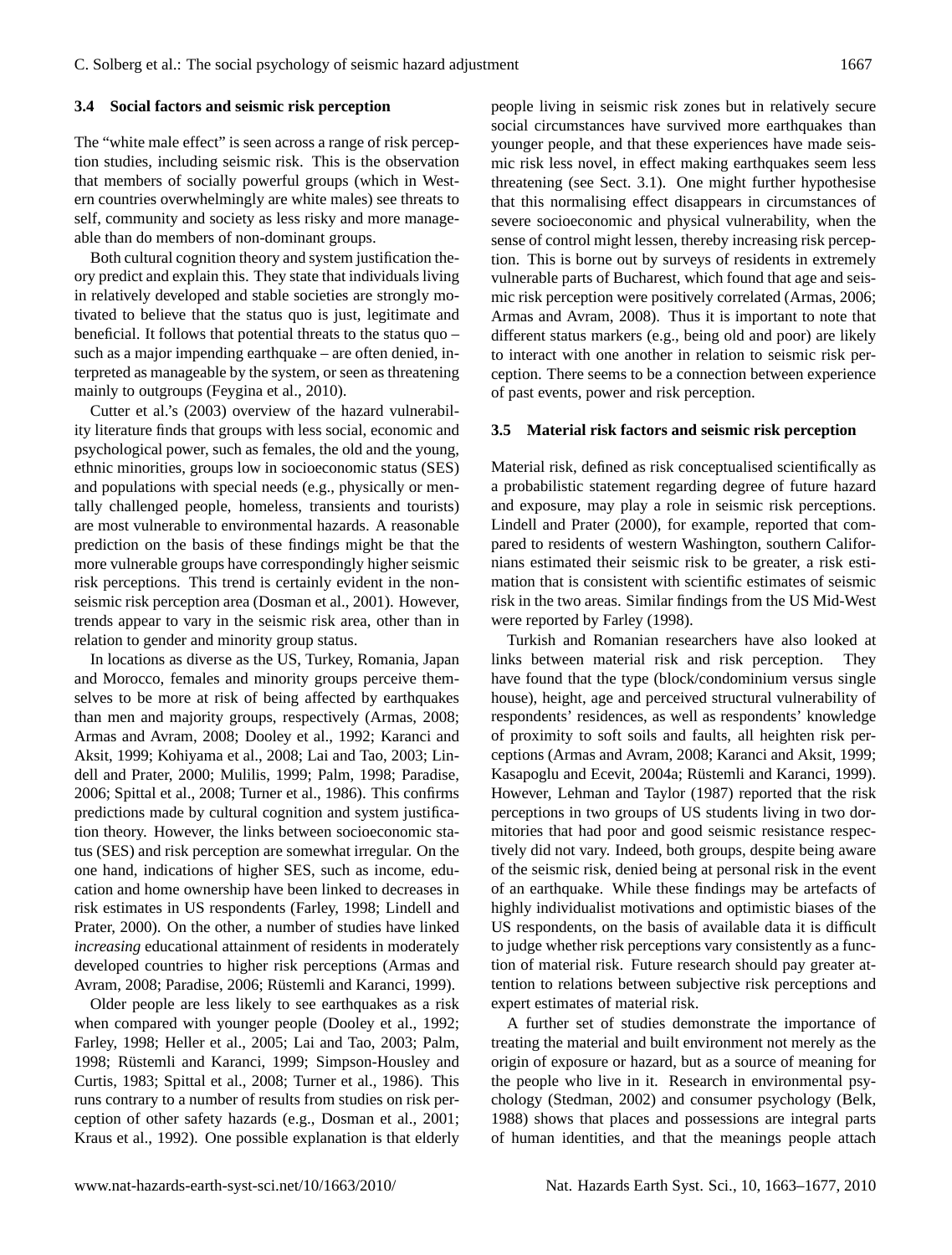to them, as well as their sense of satisfaction with them, have implications for responses to threats of damage or loss. For instance, strong attachment to and low satisfaction with homes and possessions might drive risk concerns as well as place-protective motivations (Stedman, 2002, 567–568). Conversely, low attachment and high satisfaction might diminish motivations to be concerned with risks. For example, in Stedman's research (2002, 575–576), strong attachment to, and low satisfaction with a recreational area predicted behavioural intentions to oppose environmentally degrading changes to that place.

While the research on seismic risk perception has assumed that people positively identify with, feel strongly attached to and are satisfied with their home environments and possessions, this cannot be taken for granted. This might especially be the case in less socio-economically developed areas, unstable and insecure areas, or places with high migration, rapid rates of urbanisation and high proportions of informal/illegal housing. In these areas it might well be that place identification, attachment and satisfaction are highly variable, and that these factors interact with risk perceptions and concerns. Future researchers should take these considerations into account.

# **3.6 Influence of seismic risk perceptions on seismic adjustment behaviour**

A critical issue in the discussion of risk perception is how it relates to risk protective behaviour. A number of studies have reported positive correlations between risk perceptions and seismic adjustment (e.g., Flynn et al., 1999; Jackson, 1981; Lindell and Prater, 2000; Palm and Carroll, 1998; Turner et al., 1986), in essence claiming that stronger concern regarding seismic risk motivates seismic adjustment more than weaker concern. However, these associations have often been of a small magnitude (e.g. Rüstemli and Karanci, 1999). In addition, they usually relate only to certain types of adjustments – generally response and recovery-related items with utility mainly for the post-impact phase (Kirschenbaum, 2005; Palm and Carroll, 1998).

While Lindell and Perry's (2000) overview of household adjustment to seismic risk indicated that higher risk perception tends to lead to subsequent adjustment, later work has partially disconfirmed this proposition (Lindell and Prater, 2000, 2002; Lindell and Whitney, 2000; Perry and Lindell, 2008; Whitney et al., 2004). This is corroborated by Armas and colleagues (Armas, 2006; Armas and Avram, 2008). It seems from existing studies that risk perception is only weakly related to seismic adjustment. Thus, once the literature on risk perception has been summarised, the paper moves on to consider what factors, beyond risk perceptions, shape seismic adjustment.

## **3.7 Summary**

In summary of social psychological work on seismic risk perception, experience certainly plays a role in the salience that earthquakes have for people. However, a significant proportion of people in seismically active areas do not manifest ongoing concern about their vulnerability. Indeed, they seem to prioritise other risks, and to manifest optimistic bias in relation to being affected by future earthquakes. Furthermore, regarding demographic factors, females, minority group members and younger people see themselves to be more at risk of earthquakes than males, majority group members and older people respectively. Findings concerning links between seismic risk perception and socio-economic status are more equivocal. It is also difficult to judge, from the literature available to date, whether risk perceptions vary consistently as a function of material risk. Finally, risk perception is weakly related to seismic adjustment, particularly regarding response and recovery related adjustments.

## **4 Further factors shaping seismic adjustment**

Beyond risk perception, what shapes seismic adjustment? The following section will evaluate the literature concerning how norms and social identities shape seismic adjustment. Furthermore, research concerning the role played by trust and responsibility will be examined. Finally, the extensive literature on the roles played by control, self-efficacy and fatalism in seismic adjustment will be assessed.

## **4.1 Norms and social identities**

The paper has argued that social structural variables such as age, gender, ethnicity and status influence the content and strength of seismic risk perceptions. These categories are also used by individuals to categorise themselves and others: "Social identity is that part of the self concept that derives from group membership" (Fiske, 2004, p. 475). Categorisation of self and others into common social identities is a primary strategy that people use to enhance cohesion with their peers and their community (Fiske, 2004, pp. 483–484; Joffe and Staerkle, 2007). These social categories include norms for individual and group behaviours. Norms are rules for behaviour in a culture or for segments thereof. Inasmuch as groups actively endorse or passively impose normative behaviours on their members, social identities influence both attitudes and behaviour (Terry et al., 1999; White et al., 2009).

Thus, norms have a bearing on seismic adjustment behaviour. Norms derive from people's perceptions of others' behaviours, irrespective of whether these are approved of or not. They also derive from perceived outcomes of behaviours. An example would be individuals seeing that their neighbours had installed latches on their cupboard doors, with the understanding that the contents of the cupboards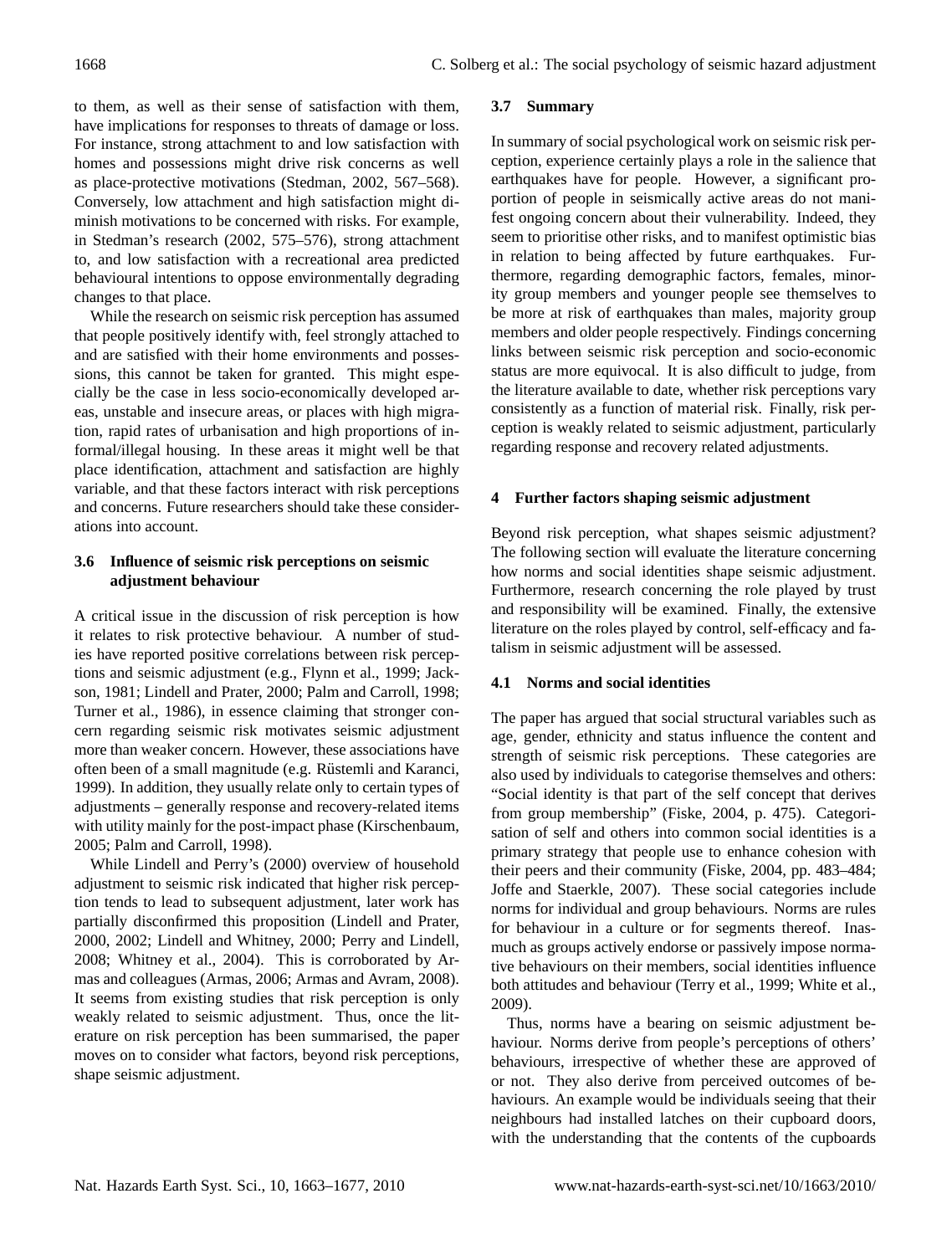would not fall out in the event of an earthquake. Norms can also be conceptualised as those shared beliefs that explicate rules for good, bad and permissible behaviour. For example, seismic risk communication messages typically contain information about types of behaviours that risk communicators would like audiences to engage in (e.g., *duck, cover and hold*). The force of such explicit norms depends on the degree to which people identify with the groups that espouse them (Terry et al., 1999), and how competent and trustworthy these groups are perceived to be. Despite the theoretical and practical importance of norms for seismic adjustment behaviour, relatively few studies have explicitly concerned themselves with the causal effect of norms.

From the basic assumption that behaviour is shaped by social identities and norms, one would expect that people's seismic adjustment attitudes and decisions are influenced by whether and how they see and hear social reference groups attending and responding to seismic risk information. Since earthquakes are infrequent and unpredictable events, people face a large degree of uncertainty and ambiguity when deciding whether and how to attend to risk communications on seismic activity. One of the main strategies people use to deal with uncertainty is to seek information from experts, peer groups and public communications such as the mass media. In part, this allows them to gauge whether their responses to risks correspond with socio-cultural norms and values. By following what members of their reference group say and do people ensure that they behave in ways that are congruent with their own and society's expectations of them.

In support of such theory, Mileti and Fitzpatrick (1992; also Mileti and Darlington, 1997) reported that seismic adjustments in their sample increased when respondents observed other people adjusting. Similarly, Farley (1998) showed that believing that one's neighbours were prepared predicted more adjustment, whereas the belief that neighbours did not know how to prepare led to less adjustment. Seismic adjustments increase when information sources providing explicit norms for adjustments are numerous, consistent and specific (Mileti and Darlington, 1997; Mileti and Fitzpatrick, 1992; Mileti and O'Brien, 1992). These results suggest that seismic adjustment is partly an outcome of the norms that people infer from the behaviour and communications of community members.

A range of research suggests that gender plays a role in seismic adjustment, as shown by the clear gender differences in risk perception. Furthermore, Mulilis (1999) found stable and consistent differences in adjustment activities between females and males that apparently reflected traditional US gender norms regarding labour divisions. While males were significantly more likely to know about the location and operation of household utilities, females were more likely to engage in mitigation and planning activities such as securing the contents of the home, gathering hazard information and making household emergency plans. According to Mulilis, female participants rated earthquakes as a greater threat, and this was responsible for gender differences in adjustment patterns. An alternative explanation is that cultural norms regarding gender-appropriate tasks were responsible for these differences.

Hazards and health threats are commonplace conversation topics in families and among neighbours, friends and colleagues. This might have an impact on risk adjustment. Informal discussion of earthquake topics, attendance at community earthquake preparedness meetings and the presence of strong and long-lasting ties to the community were all significant predictors of adjustment in the Turner et al. (1986) surveys. Further support for this hypothesis comes from Heller et al. (2005) who found that in families where helping behaviour was common-place, higher levels of hazardrelated discussion predicted adoption of seismic mitigation adjustments. These results suggest that social networks have an effect on seismic adjustment adoption; dense, durable and pro-social community ties promote rapid and strong norm enforcement, as well as ample opportunity for observational learning, both of which steer people towards making seismic adjustments. However, it must be pointed out that this process depends on the content of the norms. If these norms militate against making adjustments then strong ties might stifle positive adjustments. Future research might look at how household and community norms that sanction adjustment arise and are maintained, as well as their ultimate effect on adjustment rates.

The above discussion suggests that, beyond risk perception, seismic adjustment can be influenced by social identity and norms. It can also be influenced by trust and responsibility. These factors are elaborated below.

## **4.2 Trust**

In a number of countries community planning in general, and emergency management and disaster resilience building in particular, are arenas filled with increasingly professionalised, specialised and politicised actors (Burby, 2003; Godschalk et al., 2003; Waugh, 1999). These developments can create distance between the emergency planners/decision-makers and the public they serve, which can result in loss of trust (Waugh, 1999). Despite these warnings found in the literature, and the prominence of trust issues in psychology in general, only a handful of studies have looked at trust in the context of individual and household seismic adjustment.

Trust is a crucial factor underpinning adjustment adoption (Paton, 2008; Paton et al., 2010; Johnston et al., 2003). Levels of trust strongly influence whether people take hazard warnings seriously and how they deal with them. A lack of trust in civic risk managers can lead to controversy and divisiveness, thus hampering efforts to enhance individual and social resilience (Slovic, 2000). Trust becomes significant for seismic adjustment where there is little public information about the hazard and the hazard is relatively novel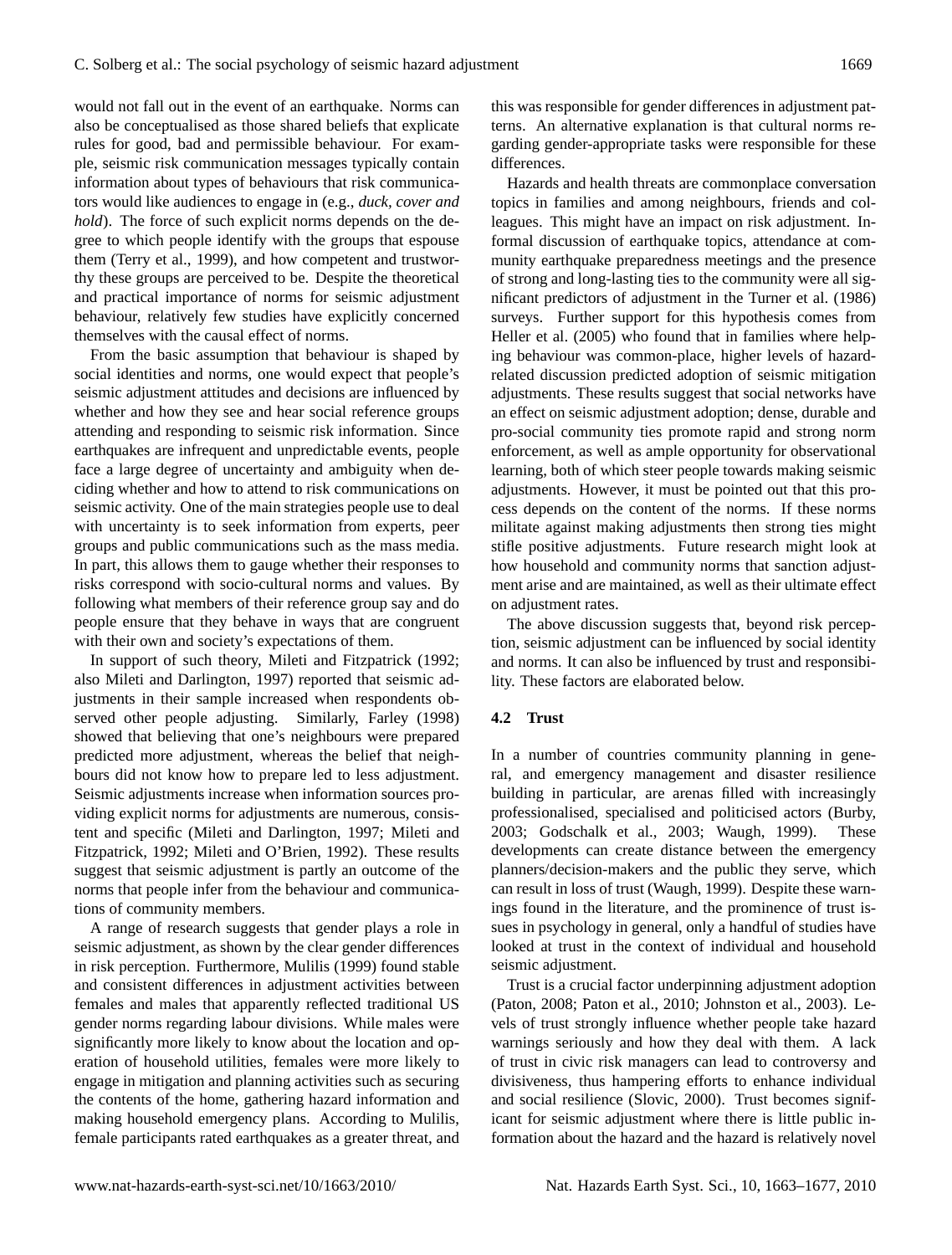(Paton, 2008). In this situation communities seek a collective articulation of the problems of risk management, alongside an effort to become empowered relative to civic authorities. If these goals are achieved levels of trust mediate the impact that risk perception, norms and adjustment attitudes have on intention to adjust: high trust motivates intentions to adjust, low trust will dampen this motivation.

Paton's (2008) concept of trust refers to aspersion of competence. Yet trust is also a morally and culturally important emotion, where the attribute being evaluated is moral integrity. Responses to corruption, defined as betrayal of communal trust and transgression of individual rights, highlights this moral dimension. Not only does corruption elicit the moral emotion of disgust, as well as contempt and anger (Rozin et al., 1999), it also correlates with relatively higher earthquake-related death tolls (Anbarci, Escaleras and Register, 2005; Escaleras, Anbarci and Register, 2007).

Fieldwork among squatters in Istanbul revealed the consequences that lack of trust may have on seismic adjustment. Public distrust of expert seismic adjustment advice arises when acts of the Turkish construction industry, engineers and regulatory bodies are seen to be corrupt (Green, 2008). Members of households feel that these entities have betrayed the wider society by knowingly and willingly letting monetary and political benefits take precedence over diligence and moral integrity. Among Turkish land squatters this leads to increased reliance on and valorisation of vernacular construction knowledge and practices that differ significantly from officially sanctioned best practice. House-building is therefore contracted out to people who are perceived to be noncorrupt and competent (but often are not), undertaken by the prospective owners themselves, or proceeds as a mix of the two. Green (2008) proposes that Istanbul's extensive selfbuilt housing stock increases the vulnerability of its citizens, and that lack of trust between lay and expert groups is partly to blame.

In a recent survey of a Californian sample, Basolo et al. (2009) tested the notion that people's levels of confidence in the government's competence to protect them would lead to changes in household adjustment levels. Among their Los Angeles County respondents 45.1% had high levels of confidence in government competence. Those with high confidence in the competence of the government to protect them from earthquakes were three times more likely to rate their own adjustment rates as high when compared to those with low levels of confidence, even though there were no differences in actual seismic adjustment levels. This finding is interesting yet difficult to interpret. More work is needed to clarify the roles that confidence and trust play in motivating seismic adjustment. The question of which people, groups and institutions are deemed competent seems to be culturally as well as individually variable (Rozin et al., 1999). Individuals' and households' attitudes towards adjustment and risk are shaped by wider attitudes towards political authorities, scientific and technical experts, the mass media, community-based and non-governmental organization and other households, among others (Lindell et al., 2007; Drabek, 1986).

#### **4.3 Responsibility**

Attributions of responsibility are further shapers of seismic adjustment. Evidence from surveys on the West coast of the US indicates that attributions of responsibility for protection from earthquakes has shifted from government to individual responsibility over time. Jackson (1981) reported that only 10.6% of his respondents believed that private individuals and households had primary responsibility for seismic adjustment, while the remainder of the responsibility lay with various levels of government. Similarly, Turner et al. (1986) found that local, state and federal government was seen as responsible for the protection of groups in danger of earthquakes by more than 60% of their respondents. Garcia (1989, from Lindell and Perry, 2000) found that in the period from the early to late 1980s, Californians seemed to have radically changed their attributions of responsibility, with 98% believing seismic adjustment was an individual or household responsibility. Thus there appears to be a shift to seeing the individual, as opposed to broader institutions, as responsible for seismic adjustments, at least in the North American context. In this vein, Arlikatti, Lindell and Prater's (2007) recent study found that the self and family were judged to have the greatest responsibility for seismic adjustment.

US surveys have shown that home ownership, length of community residence and the presence of children or dependents all increase seismic adjustment (Duval and Mulilis, 1999; Turner et al., 1986). This suggests that home owners, as compared to renters, are more motivated to undertake what can be costly and time-consuming adjustment measures. Also, based on their greater legal duties towards the maintenance of housing, one would expect them to feel more responsible for the safety of their residence than renters.

The causal chain leading from individual risk perception to increased seismic adjustment motivation might be partially contingent on the presence of cultural and political norms stating that the individual or the household should have some responsibility for seismic adjustments. Japanese respondents differed in responsibility attributions relative to Californian respondents in Palm and Carroll's surveys (1998): the authors argue that Japan's cultural emphases on social collectivism and hierarchy led Japanese people to ascribe more adjustment responsibility to governments and experts than did Californians. This had consequences for household adjustment: while the Japanese had stronger risk perceptions, they made fewer adjustments than their US counterparts.

On the basis of the empirical results reviewed above it seems reasonable to assume that attributions of responsibility influence seismic adjustment. This may occur in one of two ways (see Terry et al., 1999). Firstly, if a group with which one identifies strongly expects that all group members should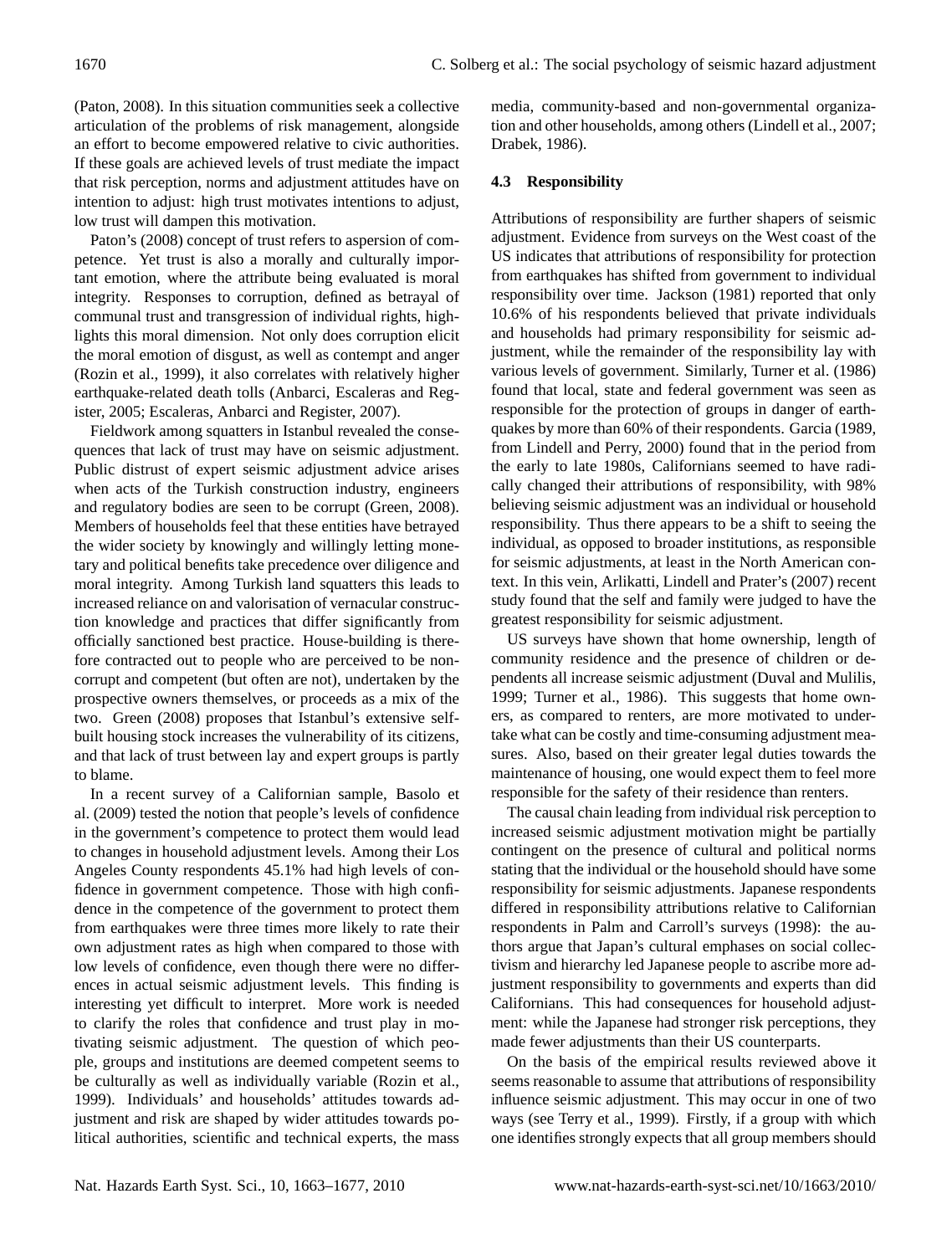assume, and act on, seismic adjustment responsibilities, the desire to conform to the group will lead to greater adoption of group-normative seismic adjustment. The strength of identification with a group will influence the extent to which individuals conform to group norms. Secondly, individuals may feel that seismic adjustment responsibility is an important part of their self-identity, regardless of group norms. If seismic adjustment responsibility is important for self-identity it is more likely that seismic adjustments will be adopted, relative to cases where such responsibility is not seen as an important part of self-identity.

## **4.4 Control, efficacy and fate**

Self-efficacy is one's perception that one has the ability to effectively decrease or control a threat. One's sense of control stems from attitudes towards ones knowledge, skills and other resources required to allay the threat (Lindell and Whitney, 2000) as well as one's perception of the efficiency of the adjustments themselves. Social and cultural factors such as mass media and other public discourses shape attitudes towards efficacy. Research shows that such discourses concerning protection efficacy are sometimes highly fatalistic, and that individuals might come to believe that any effort to protect themselves are doomed to fail. Where notions of control, as opposed to fatalism, dominate, most individuals realise that protection from earthquake risks relies on cooperative efforts at local, regional and national levels (Paton, 2008; Paton et al., 2010). This paper deals with these factors in turn. First, causes and consequences of selfefficacy will be examined. Next the issue of collective efficacy and empowerment will be dealt with. Finally, research on fatalism and negative control beliefs will be evaluated.

## **4.4.1 Individual attitudes towards control**

What motivates people to adjust to seismic risk? One motivating force is knowledge that leads to the belief that one can control the outcome of the earthquake, that is, self-efficacy. McClure and colleagues (Cowan et al. 2002; McClure et al., 1999, 2001, 2007a,b) have shown that certain characteristics of information about earthquake damage, as presented via mass media reports for example, can shape attitudes towards preventability. Specifically, reports that provide accurate, rate-based information about why one type of building withstood ground-shaking whereas another type collapsed enables people to understand that building design is a major cause of losses, allowing them to infer more easily that losses are controllable. They have also shown that people who are told that they live in a low risk zone judge damage to be more preventable than those who are told they live in a high risk zone. Thus exposing people in high-risk zones to information about their vulnerability may lead them to either deny this, or to evolve fatalistic attitudes. Finally, they have shown that obtaining knowledge that is complex and commensurate with scientific understanding is likely to increase perceptions of adjustment efficacy (Hurnen and McClure, 1997; also Gruev-Vintila and Rouquette, 2007). These findings contribute to the argument that individual beliefs about control and outcome in relation to seismic risks are shaped by cultural discourses such as those presented in mass media and popular culture.

Steinberg (2000), Fradkin (2005) and Rozario (2007), who have examined the history of disaster narratives in the US, argue that the dominant representation of disasters in US mass media, popular culture and political discourse has been one where earthquakes are presented as "acts of God", and latterly "acts of Nature". In these discourses, as in the messages studied by McClure and colleagues, the cause of damage is attributed to the unpredictable and uncontrollable forces of nature rather than to the actions of human beings. This has the consequence of eliding the role played by powerful market actors, such as property developers, aided by a market friendly regulatory state, in inequity and vulnerability.

Studies on individual control and efficacy relating to seismic adjustment reveal that both cognitive and cultural factors determine the contents of individuals' control beliefs. Messages that highlight the scope for human agency in seismic risk reduction play a role in allowing people to feel that they can control their risks. However, wider cultural discourses often militate against such interpretations of human agency, as future sections will highlight.

#### **4.4.2 Collective efficacy and empowerment**

For the most part, people do not live in isolation, and desirable outcomes, such as seismic adjustment, are only fully achieved through interaction with other individuals and groups (Bandura, 2000). When faced with uncertainty people turn to similar others for support and information on what to think, feel and do. This can be termed collective efficacy. It refers to people's joint ability to identify risks and implement seismic adjustments. Paton and colleagues (Paton, 2008; Paton et al., 2010) have examined how beliefs about collective efficacy and perceptions of inter-group fairness and empowerment affect intentions to adopt seismic adjustments among at-risk people in New Zealand and Japan. Results from both New Zealand and Japan indicate that collective efficacy has a positive influence on seismic adjustment intentions.

When communal knowledge and resources concerning earthquake preparedness are seen as insufficient, people seek help from powerful and expert sources such as scientists and emergency management organisations (Paton et al., 2010). In other words, the community seeks empowerment. Empowerment is achieved only if these sources are seen as trustworthy, treat the community with respect and fairness, and respond in ways that are consistent with the needs and expectations of community members. Results from these studies suggest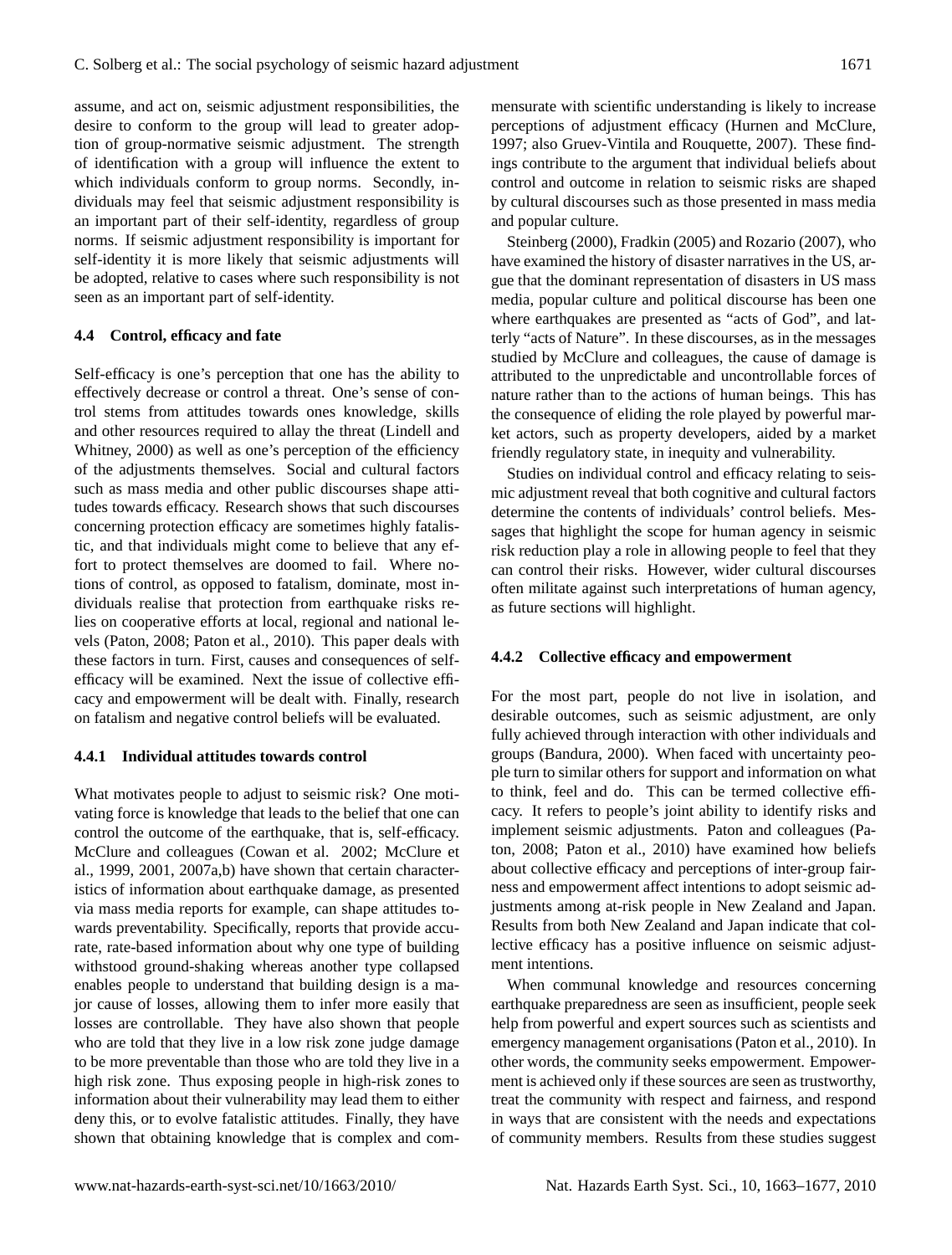that collective efficacy in itself has a positive effect on empowerment and empowerment has a positive influence on adjustment intentions, if the experts are trusted.

It is clear from Paton's studies that collective efficacy and empowerment have a positive effect on seismic adjustment rates, but are affected by the individualist or collectivist nature of the culture. In New Zealand the belief in personal control over the outcomes of earthquakes predicts levels of collective efficacy and empowerment. This was not the case in Japan. Here, results indicated that self-efficacy had no impact on either collective efficacy or empowerment. This, argues Paton and colleagues, illustrates the greater importance of mutualism, interdependence and collectivist social action in Japanese society.

## **4.4.3 Fatalism**

An early and persistent finding in disaster research is that many respondents display an attitude of fatalism towards disaster risk and its mitigation. Psychologically, fatalism entails the perception that there is little or nothing one can do to avoid or protect oneself from risk, and that the locus of control over life events is external to oneself (McClure et al., 1999). Specifically, earthquake fatalism implies that the causes of damage are attributed to the force of the earthquake alone, rather than to building design or other controllable factors (McClure et al., 2001).

For scientists the question, "What is an earthquake?" evokes no fundamental ambiguity. However, lay interpretations of the earth's activity differ in significant ways from scientific knowledge, not only in terms of the hazard it poses, but also regarding what causes it. This has implications for beliefs regarding the degree of control people believe they possess in relation to seismic adjustment. In US surveys the belief that the theological significance (i.e., sinfulness) of individual or societal actions can cause an earthquake has been espoused by a minority of respondents, both in the past and the present (Rozario, 2007; Turner et al., 1986). A German study also indicated a limited, yet significant belief that earthquakes were caused by God's punishment or by nature taking revenge (Plapp and Werner, 2006). Theological explanations of earthquakes are prevalent in some Muslim communities, where earthquakes have a special religious and scriptural significance as instances of divine manifestation and retribution, and as precursors of Judgment Day (Kasapoglu and Ecevit, 2004b; Paradise, 2005). Historically, ground-shaking has prompted communities to create mythical narratives to explain its occurrence, and many of these survive to the present day, both in parallel to and as competitors with, scientific narratives. Evidence on how these two systems of knowledge interact, and how that interaction affects control-related beliefs concerning seismic adjustment is virtually non-existent.

Studies have shown that inasmuch as they impact on behaviour, fatalistic attitudes are major obstacles to disaster risk reduction efforts; they reduce or obviate the motivation to take warnings seriously and the intention to engage in adjustment behaviours. When fatalism is coupled with an optimistic bias, there is even less of a chance that people will attend to and prepare for natural hazards (Lehman and Taylor, 1987). Whereas some evidence suggests that religious beliefs regarding preordained destiny or supernatural causation might facilitate the formation of fatalistic attitudes, the results published by McClure and his colleagues, summarised in Sect. 4.4.1, suggest that religious beliefs cannot a priori be assumed to be sufficient or necessary for this to occur.

Turner et al. (1986) were among the first to study earthquake fatalism systematically. Somewhat contrary to representations of North Americans as resourceful, self-reliant and optimistic, they found that three out of five were fatalistic about preparing for the general consequences of an earthquake, and one in three was fatalistic about their opportunities to mitigate the risk. In their analysis of the causal pathways leading to preparedness they found that fatalism was positively correlated with membership of an ethnic minority, but negatively correlated with education. The relationship between fatalism and seismic adjustment, as expected, was strongly negative. This was corroborated in surveys from the central USA (Farley, 1998). Beyond this context, Asgary and Willis' (1997) survey of residents of the Iranian cities Teheran and Rasht found that almost half would do nothing on being reliably informed of an imminent earthquake risk. A fatalistic attitude among their respondents was the strongest predictor of the lack of intention to adjust to seismic risk. Clearly, fatalistic ideas diminish protection motivation in at-risk people.

Flynn et al. (1999) showed that approximately half of their sample of Portland, Oregon residents did not believe there was much they could do about earthquakes. The other half thought they had some control over their exposure, but crucially, a strong majority (74.8%) believed that it was their city or community that could lessen earthquake damage. This partial fatalism was further reflected in findings that showed relatively strong support for city-led risk reduction actions targeting community emergency preparedness facilities and vulnerable or critical populations and structures. These findings suggest that fatalism cannot purely mean "feeling that one lacks control over one's environment". Rather the concept of fatalism, like efficacy (see above section), should be re-defined so as to encompass not just the relationship between an individual household and natural hazards, but also the ties that empower or disempower individuals and households relative to institutional forces. The structural theories of recent social psychological research, such as cultural cognition, system justification and others – are well suited to examine the roles of power, control and helplessness at individual, group and societal levels. They can furthermore account for known cultural and geographical differences in risk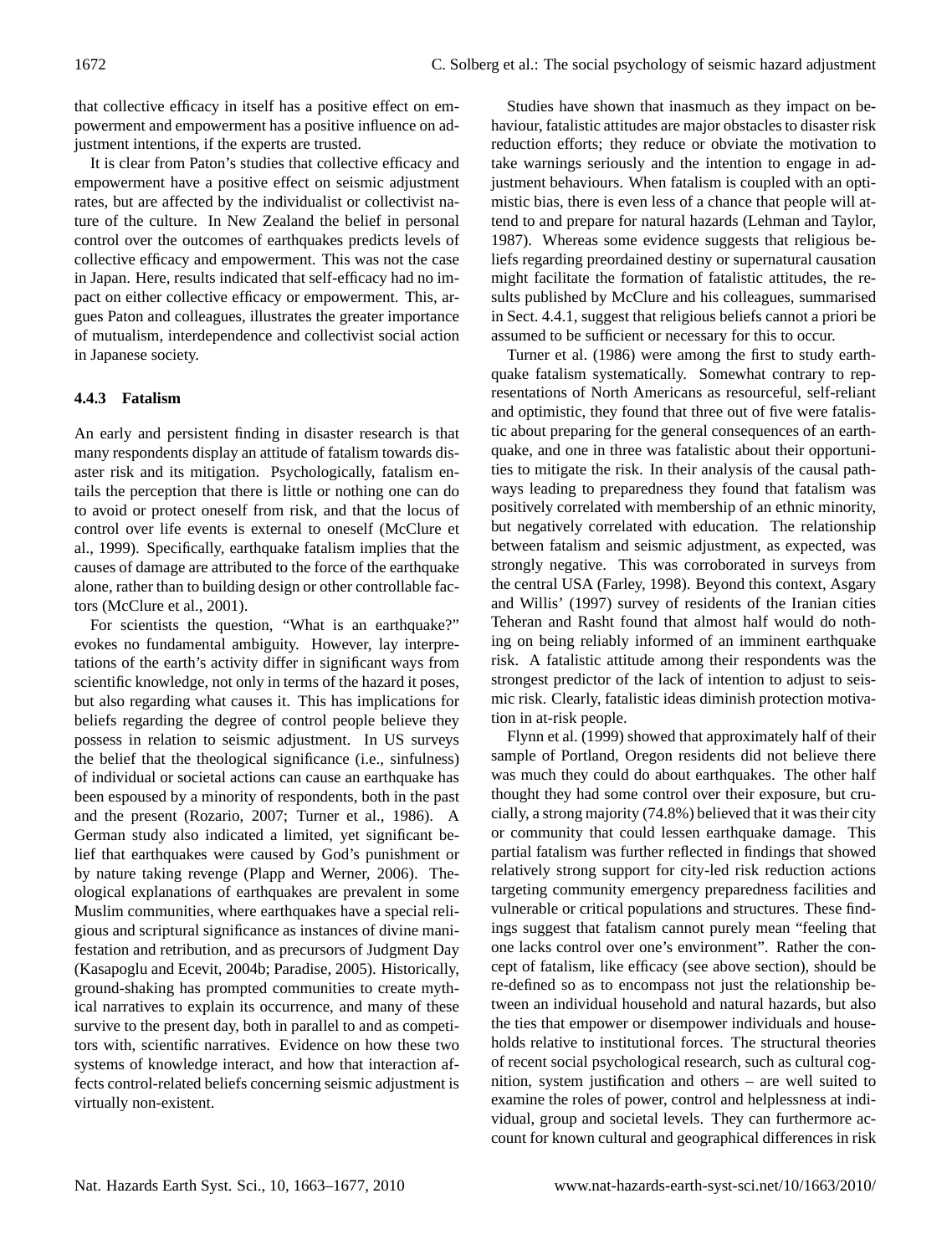concerns and risk responses, as these may arise from cultural variations in individualism versus collectivism and authoritarianism versus egalitarianism (see Sect. 3.1).

## **4.5 Summary**

In summary of Sect. 4 of this re-evaluation, seismic adjustment is partly an outcome of the normative behaviours that people infer from the behaviour of fellow community members. It is also shaped by cultural norms regarding genderappropriate roles and tasks. People match their behaviour to those around them and if the norms prescribe positive adjustments these are followed, but if those to whom one has close social ties do not endorse making adjustments, then this example is followed. Trust is a crucial factor underpinning adjustment adoption. In contexts where people rely on expert advice, high levels of trust in this advice will motivate people to adopt adjustments. Low trust will dampen this motivation. In addition, corruption, which can be defined as betrayal of communal trust, leads people to take building matters into their own hands, which can be detrimental to the their seismic vulnerability. Furthermore, attributions of responsibility for protection from earthquakes has shifted from governments to individuals over the past decades, at least in the North American context. US surveys have also shown that home ownership, length of community residence and the presence of children or dependents all increase seismic adjustment. Responsibility is also shaped by cultural factors: the greater emphasis on collectivism and hierarchy in Japan, for example, leads Japanese people to ascribe more responsibility for seismic adjustments to their government, than North Americans ascribe.

Beyond issues pertaining to norms, trust and responsibility, the section indicates that an understanding that building design influences earthquake losses enhances beliefs in control. More generally, obtaining knowledge that is complex and commensurate with scientific understanding is likely to increase perceptions of adjustment efficacy. However, in the dominant representation of disasters, earthquake losses are seen as 'acts of nature' rather than "acts of human beings". Beyond individual factors, collective efficacy has a positive effect on empowerment and empowerment tends to have a positive influence on adjustment intention, *if* relations between communities and authorities are trusting and respectful. Studies have shown that inasmuch as they impact on behaviour, fatalistic attitudes are major obstacles to disaster risk reduction efforts; they reduce or obviate the motivation to take warnings seriously and the intention to engage in adjustment behaviours.

#### **5 Discussion and considerations for future research**

Literature on the social psychology of hazard adjustment paints a somewhat equivocal picture of the importance of risk perceptions as well as norms, attributions of trust and responsibility, and attitudes towards control, fatalism and efficacy in the making of seismic adjustments. The data suggest that these factors are moderated by social, cultural and political factors. Yet the literature is highly skewed towards studies from the US and New Zealand. To ascertain the causal pathways leading to seismic adjustment on the part of individuals and households similar work would need to be conducted in a wider array of countries. Since existing studies adopt different measures of seismic adjustment and of psychological factors, thereby making direct comparisons difficult, it would be desirable for the field to synchronise its measures.

There are few cross-cultural studies of seismic adjustment. Palm and Carroll's (1998) US-Japanese research is a notable exception. Future studies employing structural social psychological models (e.g., cultural cognition, system justification) would readily speak to the broader issues constraining household responses to seismic hazards. The recent studies by Paton et al. (2010) and Paton et al. (2010) are exemplary beginnings of this new direction.

A striking finding is that a majority of the studies in the field are based solely on homeowners. Although the reasons for this are clear – they are most likely to have the opportunity to make structural adjustments and run a greater risk of incurring personal financial losses – other populations' adjustment behaviours and risk perceptions are largely opaque. Future work must redress this imbalance since many non-homeowners die in earthquakes because they have not adopted adjustments that were feasible for them and would have saved them.

The above discussion highlights some of the gaps in current empirical work. However, there are a further set of problems with the assumptions made within the social psychological research that is reviewed. The vast majority of the studies assume that the most important causes of seismic adjustment can be conceptualised as mental processes that take place primarily within the individual mind. These processes are further assumed to be primarily consciously available cognitive representations of risks, norms, control and so on. Thus individualist and rationalist assumptions have dominated the research evaluated in this paper, reflecting those pervading the broader discipline of social psychology. Despite its name, much North American and European social psychology adopts a narrow focus: inter-individual influences on intra-individual cognitive processes.

The wider contexts of hazard representations and responses to vulnerability have been largely neglected in psychological models of seismic adjustment. Household adjustment to earthquakes emerges from the position of the household in the larger social system in which it is embedded.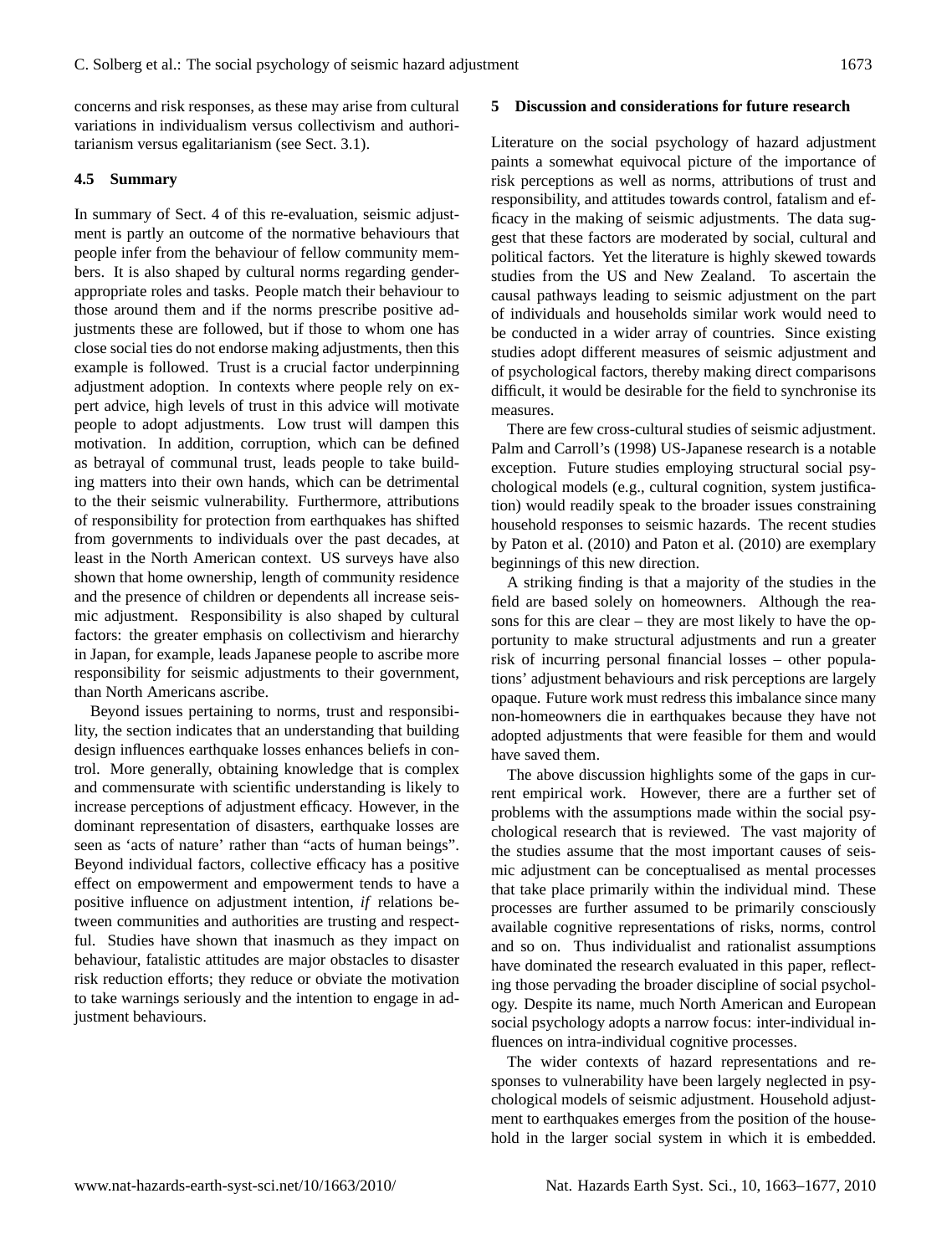Constraints on households' capacity to adjust, and thus their resilience and vulnerability, is primarily, albeit not exclusively, determined by access to informational, social, economic and political resources (Bankoff et al., 2004; Wisner et al., 2004). Household seismic adjustment, such as decisions to reinforce homes, make plans, learn skills and store basic material amenities, is ultimately a systemic consequence of factors ranging from the social psychological to the economic, from cultural dynamics of equity to issues of power. A small, but increasingly prominent minority of social psychologists argue for the centrality of cultural identities, intergroup relations, ideologies, emotions and social representations (e.g., Hogg and Smith, 2007; Joffe, 1999, 2003; Jost et al., 2004; Kahan et al., 2007; White et al., 2009) in people's responses to risks. Such more inclusive models have the capacity to engage researchers interested in an interdisciplinary approach to seismic adjustment.

## **6 Conclusions**

Despite many equivocal findings, the literature has highlighted clear correlations between adjustment adoption and a number of social psychological factors. Importantly, risk perception is shaped by experience, optimism and demographic factors including gender, majority/minority group status and age. Contrary to received wisdom, this paper argues that risk perception correlates only weakly with seismic adjustment. Seismic adjustment is also an outcome of group norms that are transmitted by the media and other actors in people's social environments. Seismic adjustment is also linked to the extent to which relevant experts are trusted and how responsibility for earthquakes is constructed. Finally, people's sense of their individual and collective control over adjustments and their sense of efficacy and fate in relation to the impact of the earthquake shape whether seismic adjustments are adopted or not. All of these factors are sensitive to local cultural and political contexts. These should be considered in disaster risk reduction planning and implementation as a means to increase the uptake of seismic hazards adjustments. Educational material that provides information on seismic adjustments must be designed in a way that reduces both fatalistic and overly optimistic attitudes to earthquake losses. Choosing effective means of information dissemination, via sources seen to be responsible, trusted and culturally congruent by the audience, should be best practice. The facilitation of participant-led discussions on emergency planning and response in communities, in order to increase its members' sense of empowerment, understanding and responsibility must have a strong role in risk reduction efforts. These efforts need to be grounded in and progressively refined by a scientific understanding of the causes of individual, household and societal seismic adjustment.

Researchers interested in social psychological drivers of individual and household seismic adjustment also need to connect with the broader processes that impact on resilience,

vulnerability and adjustment. The ways in which persistent inequalities in access to resources, and deficits in democratic participation in decision-making regarding seismic risk issues are motivated, justified and reproduced, *can* be addressed by social psychological theories (e.g., Jost et al., 2004; Kahan et al., 2007). Issues of cultural identity, power and trust need to be brought centre stage. Their absence in much of the literature speaks to a profound theoretical limitation, grounded in late modern political and cultural frames. These seek to explain behaviour as if it was purely a matter of (ir)rational individual choice in a controllable world. Rationalistic and individualistic perspectives bring some useful concepts to the field. However, without acknowledging the theoretical limitations and practical implications of these perspectives, the international communities of disaster risk researchers and the practitioners who look to their work will never reach a satisfactory explanation of the complex relations between individuals, organisations, societies and earthquakes. Neither will they properly address the root causes of seismic adjustment.

*Acknowledgements.* The present study has been generously supported by the EPSRC grant no. EP/F012179/1. The authors would also like to thank the referees for their careful and constructive critiques.

Edited by: F. Guzzetti

Reviewed by: S. Cornell and another anonymous referee

#### **References**

- Anbarci, N., Escaleras, M., and Register, C. A.: Earthquake fatalities: the interaction of nature and political economy, J. Public Econ., 89(9–10), 1907–1933, 2004.
- Armas, I.: Earthquake risk perception in Bucharest, Romania, Risk Anal., 26(5), 1223–1234, 2006.
- Armas, I.: Social vulnerability and seismic risk perception. Case study: the historic center of the Bucharest Municipality/Romania, Nat. Hazards, 47(3), 397–410, 2008.
- Armas, I. and Avram, E.: Patterns and trends in the perception of seismic risk. Case study: Bucharest Municipality/Romania, Nat. Hazards, 44(1), 147–161, 2008.
- Arlikatti, S., Lindell, M. K., and Prater, C. S.: Perceived stakeholder role relationships and adoption of seismic hazard adjustments, International Journal of Mass Emergencies and Disasters (IJMED), 25(3), 218–256, 2007.
- Asgary, A. and Willis, K. G.: Household behavior in response to earthquake risk: an assessment of alternative theories, Disasters, 21(4), 354–365, 1997.
- Bandura, A.: Exercise of human agency through collective efficacy, Curr. Dir. Psychol. Sci., 9(3), 75–79, 2000.
- Bankoff, G., Frerks, G., and Hilhorst, D.: Mapping vulnerability: disasters, development and people, Earthscan, London, UK, 2004.
- Basolo, V., Steinberg, L. J., Burby, R. J., Levine, J., Cruz, A. M., and Huang, C.: The effects of confidence in government and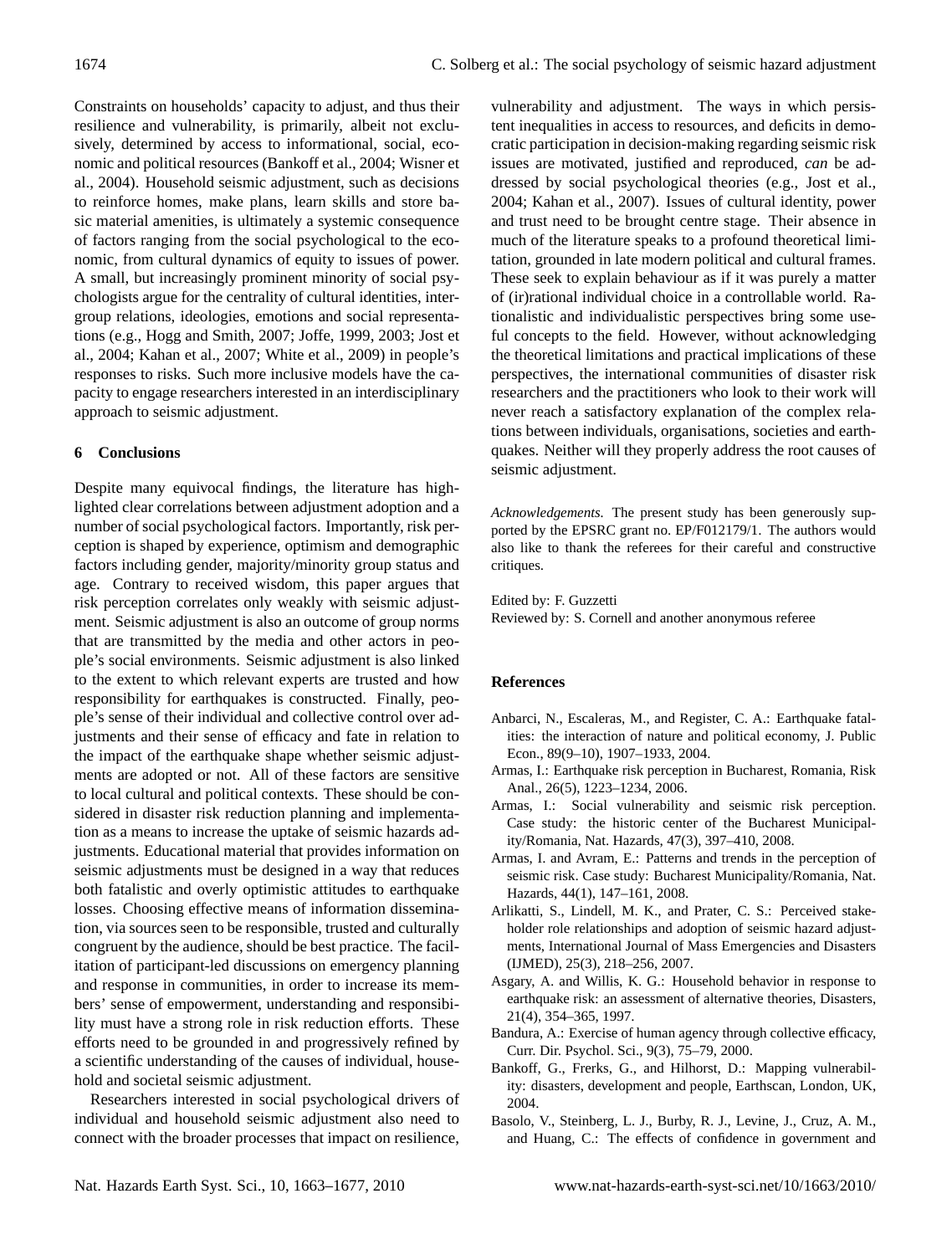information on perceived and actual preparedness for disasters, Environ. Behav., 41(3), 338–364, 2009.

- Belk, R. W.: Possessions and the extended self, J. Consum. Res., 15(2), 139–168, 1988.
- Bendix, R.: Reflections on earthquake narratives, Western Folklore, 49(4), 331–347, 1990.
- Burby, R. J.: Making plans that matter: citizen involvement and government action, J. Am. Plann. Assoc., 69(1), 33–49, 2003.
- Burger, J. M. and Palmer, M. L.: Changes in and generalization of unrealistic optimism following experiences with stressful events: reactions to the 1989 California earthquake, Pers. Soc. Psychol. B., 18(1), 39–43, 1992.
- Celsi, R., Wolfinbarger, M., and Wald, D.: The effects of earthquake measurement concepts and magnitude anchoring on individuals' perceptions of earthquake risk, Earthq. Spectra, 21(4), 87–1008, 2005.
- Clarke Guarnizo, C.: Living with hazards: communities' adjustment mechanisms in developing countries, in: Environmental management and urban vulnerability, edited by: Kreimer, A. and Munansinghe, Y. M., The World Bank, Washington DC, USA, 93–106, 1992.
- Comerio, M. C.: Public policy for reducing earthquake risks: a US perspective, Build. Res. Inf., 32(5), 403–413, 2004.
- Cowan, J., McClure, J., and Wilson, M.: What a difference a year makes: how immediate and anniversary news reports influence judgments about earthquakes, Asian J. Soc. Psychol., 5(3), 169– 185, 2002.
- Cutter, S. L., Boruff, B. J., and Shirley, W. L.: Social vulnerability to environmental hazards, Soc. Sci. Quart., 84(2), 242–261, 2003.
- Dooley, D., Catalano, R., Mishra, S., and Serxner, S.: Earthquake preparedness: predictors in a community survey, J. Appl. Soc. Psychol., 451–470, 1992.
- Dosman, D. M., Adamowicz, W. L., and Hrudey, S. E.: Socioeconomic determinants of health- and food safety-related risk perceptions, Risk Anal., 307–317, 2001.
- Drabek, T. E.: Human system responses to disaster: an inventory of sociological findings, Springer-Verlag, New York, NY, USA, 1986.
- Douglas, M. and Wildavsky, A.: Risk and culture. An essay on the selection of technological and environmental dangers, University of California Press, Berkeley, CA, USA, 1983.
- Duval, T. S. and Mulilis, J.-P.: A Person-Relative-to-Event (PrE) approach to negative threat appeals and earthquake preparedness: a field study, J. App. Soc. Psychol., 29(3), 495–516, 1999. Er, N.: A new flashbulb memory model applied to the Marmara earthquake, Appl. Cognit. Psychol., 17(5), 503–517, 2003.
- Escaleras, M., Anbarci, E., and Register, C. A.: Public sector corruption and natural disasters: a potentially deadly interaction, Public Choice, 132(1–2), 209–230, 2007.
- Farley, J. E.: Earthquake Fears, Predictions, and Preparations in Mid-America, Southern Illinois University Press, Carbondale, IL, USA, 1998.
- Feygina, I., Jost, J. T., and Goldsmith, R. E.: System justification, the denial of global warming, and the possibility of "systemsanctioned" change, Pers. Soc. Psychol. B., 36(3), 326-338, 2010.
- Fiske, S. T.: Social beings: a core motives approach to social psychology, Wiley, New York, USA, 2004.
- Flynn, J., Slovic, P., Mertz, C. K., and Carlisle, C.: Public support for earthquake risk mitigation in Portland, Oregon, Risk Anal., 19(2), 205–216, 1999.
- Fradkin, P. L.: The great earthquake and firestorms of 1906: how San Francisco nearly destroyed itself, University of California Press, Berkeley and Los Angeles, CA, USA, 2005.
- Garcia, E. M.: Earthquake preparedness in California: a survey of Irvine residents, Urban Resources, 5, 15–19, 1989.
- Godschalk, D. R., Brody, S., and Burby, R. J.: Public participation in natural hazard mitigation policy formation: challenges for comprehensive planning, J. Environ. Plann. Man., 46(5), 733– 754, 2003.
- Green, R.: Unauthorised development and seismic hazard vulnerability: a study of squatters and engineers in Istanbul, Turkey, Disasters, 32(3), 358–376, 2008.
- Gruev-Vintila, A. and Rouquette, M.-L.: Social thinking about collective risk: how do risk- related practice and personal involvement impact its social representations?, J. Risk. Res., 10(4), 555– 581, 2007.
- Heller, K., Alexander, D. B., Gatz, M., Knight, B. G., and Rose, T.: Social and personal factors as predictors of earthquake preparation: the role of support provision, network discussion, negative affect, age and education, J. Appl. Soc. Psychol., 35(2), 399–422, 2005.
- Helweg-Larsen, M.: (The lack of) optimistic bias in response to the 1994 Northridge earthquake: the role of personal experience, Basic Appl. Soc. Psych., 21(2), 119–129, 1999.
- Hogg, M. A. and Smith, J. R.: Attitudes in context: a social identity perspective, Eur. Rev. Soc. Psychol., 18(1), 89–131, 2007.
- Hurnen, F. and McClure, J.: The effect of increased earthquake knowledge on perceived preventability of earthquake damage, Australasian Journal of Disaster and Trauma Studies, vol. 1997- 3, available at: [http://www.massey.ac.nz/](http://www.massey.ac.nz/~trauma/issues/1997-3/mcclure1.htm)∼trauma/issues/1997-3/ [mcclure1.htm,](http://www.massey.ac.nz/~trauma/issues/1997-3/mcclure1.htm) 1997.
- Insurance Information Institute: Facts and statistics earthquakes, available at: [http://www.iii.org/media/facts/statsbyissue/](http://www.iii.org/media/facts/statsbyissue/earthquakes/) [earthquakes/,](http://www.iii.org/media/facts/statsbyissue/earthquakes/) last access: 23 January 2009.
- Jackson, E. L.: Response to earthquake hazard: The west coast of North America, Environ. Behav., 13(4), 387–416, 1981.
- Jackson, E. L. and Mukerjee, T.: Human adjustment to the earthquake hazard of San Francisco, California, in: Natural hazards: Local, national and global, edited by: White, G. F., Oxford University Press, NY, 160–166, 1974.
- Joffe, H.: Risk and "the Other", Cambridge University Press, Cambridge, UK, 1999.
- Joffe, H.: Risk: from perception to social representation, Brit. J. Soc. Psychol., 42(1), 55–73, 2003.
- Joffe, H. and Staerkle, C.: The centrality of the self-control ethos in western aspersions regarding outgroups: a social representational analysis of stereotype content, Cult. Psychol., 13(4), 395–418, 2007.
- Johnston, D. M., Karanci, A. N., Arikan, M., and Hopkins, D. C.: Residential retrofitting in Istanbul, Turkey. Social and economic considerations, paper presented at the 8th National Conference on Earthquake Engineering, San Francisco, CA, 2003.
- Jost, J. T., Banaji, M. R., and Nosek, B. A.: A decade of system justification theory: Accumulated evidence of conscious and unconscious bolstering of the status quo, Polit. Psychol., 25(6), 881– 919, 2004.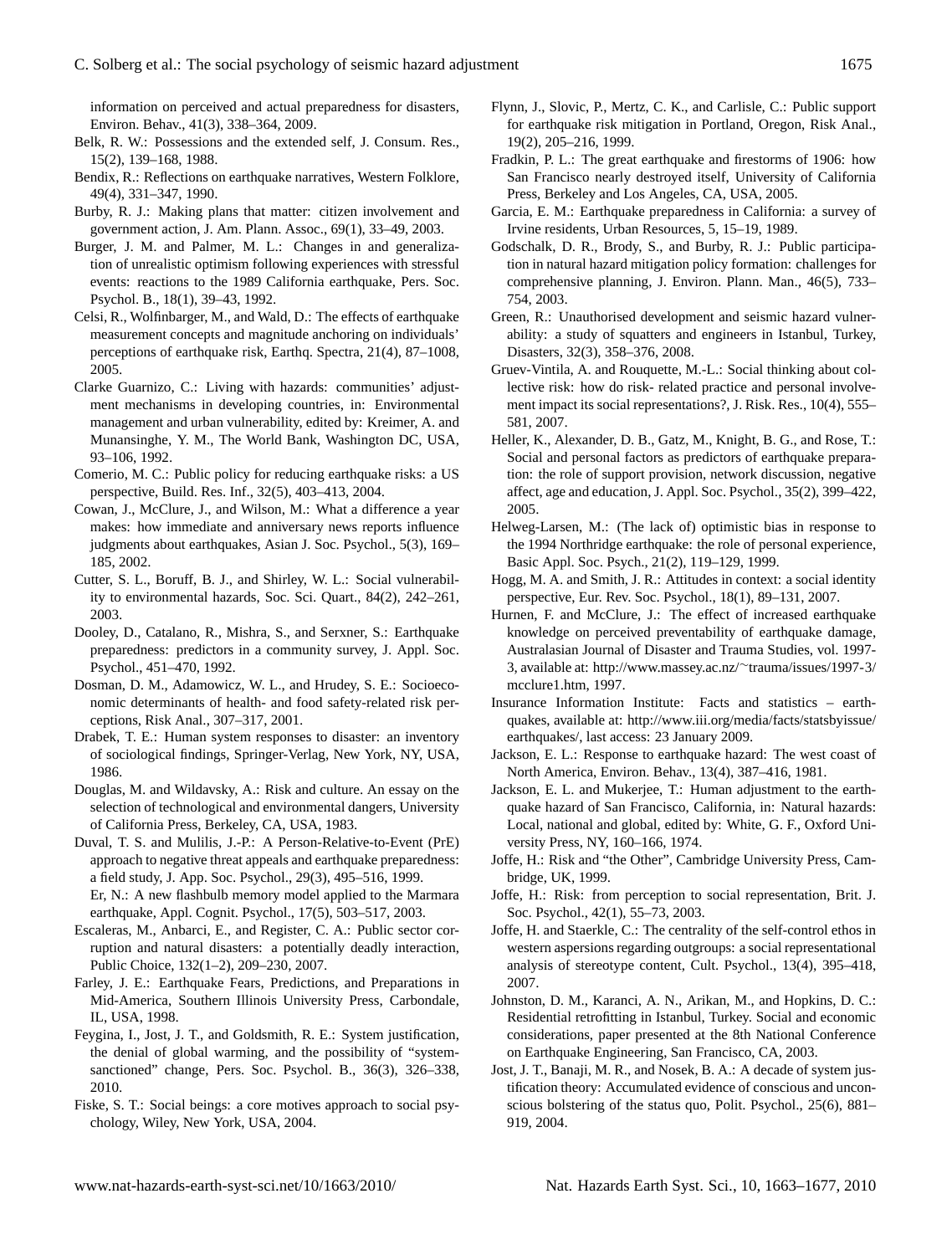- Kahan, D. M., Braman, D., Gastil, J., Slovic, P., and Mertz, C. K.: Culture and identity-protective cognition: explaining the whitemale effect in risk perception, Journal of Empirical Legal Studies, 4(3), 465–505, 2007.
- Kahneman. D. and Tversky, A.: Prospect theory: an analysis of decision under risk, Econometrica, 47(2), 263–291, 1979.
- Karanci, N. A. and Aksit, B.: Strengthening community participation in disaster management by strengthening governmental and non-governmental organisations and networks. A case study from Dinar and Bursa (Turkey), Australian Journal of Emergency Management (AJEM), 12(4), 35–39, 1999.
- Kasapoglu, M. A. and Ecevit, M. C.: Effects of cultural values on the attitudes and behaviours of survivors of the 1999 earthquake in Turkey, Australasian Journal of Disaster and Trauma Studies, vol. 2004-2, ISSN: 1174-4707, available at: [http://www.massey.](http://www.massey.ac.nz/~trauma/issues/2004-2/kaspoglu.htm) ac.nz/∼[trauma/issues/2004-2/kaspoglu.htm,](http://www.massey.ac.nz/~trauma/issues/2004-2/kaspoglu.htm) 2004a.
- Kasapoglu, M. A. and Ecevit, M. C.: Comparative behavioral response to future earthquakes: The cases of Turkey and USA, Soc. Behav. Pers., 32(4), 373–382, 2004b.
- Kirschenbaum, A.: Generic sources of disaster communities: a social network approach, Int. J. Sociol. Soc. Policy, 24(10/11), 94– 129, 2004.
- Kirschenbaum, A.: Preparing for the inevitable: Environmental risk perceptions and disaster preparedness, IJMED, 23(2), 97–127, 2005.
- Kohiyama, M., Kiremidjian, A. S., Meguro, K., and Ohara, M. Y.: Incentives and disincentives analysis for improving policy for seismic risk management of homeowners in Japan, Natural Hazards Review, 9(4), 170–178, 2008.
- Kraus, N., Malmfors, T., and Slovic, P.: Intuitive toxicology: expert and lay judgments of chemical risk, Risk Anal., 12(2), 215–232, 1992.
- Lai, J. C. and Tao, J.: Perception of environmental hazard in Hong Kong Chinese, Risk Anal., 23(4), 669–684, 2003.
- Lehman, D. R. and Taylor, S. E.: Date with an earthquake, Pers. Soc. Psychol. B., 13(4), 546–555, 1987.
- Lindell, M. K., Arlikatti, S., and Prater, C.: Why people do what they do to protect against earthquake risk: Perceptions of hazard adjustment attributes, Risk Anal., 29(8), 1072–1088, 2009.
- Lindell, M. K. and Perry, R. W.: Household adjustment to earthquake hazard: a review of the research, Environ. Behav., 32(4), 461–501, 2000.
- Lindell, M. K. and Prater, C. S.: Household adoption of seismic adjustments: a comparison of research in two states, IJMED, 18(2), 317–338, 2000.
- Lindell, M. K. and Prater, C. S.: Risk area residents' perceptions and adoptions of seismic hazard adjustments, J. Appl. Soc. Psychol., 32(11), 2377–2392, 2002.
- Lindell, M. K. and Whitney, D. J.: Correlates of household seismic adjustment adoption, Risk Anal., 20(1), 13–25, 2000.
- McClure, J., Walkey, F. H., and Allen, M.: When earthquake damage is seen as preventable: attributions, locus of control and attitudes to risk, Appl. Psychol.-Int. Rev., 48(2), 239–256, 1999.
- McClure, J., Allen, M. W., and Walkey, F.: Countering fatalism: causal information in news reports affects judgments about earthquake damage, Basic Appl. Soc. Psychol., 23(2), 109–121, 2001.
- McClure, J., Sutton, R. M., and Sibley, C. G.: Listening to reporters or engineers? How instance-based messages about design affect earthquake fatalism, J. Appl. Soc. Psychol., 37 9), 1956–1973,

2007a.

- McClure, J., Sutton, R. M., and Wilson, M.: How information about building design influences causal attribution for earthquake damage, Asian J. Soc. Psychol., 10(4), 233–242, 2007b.
- Mileti, D. S. and Darlington, J. D.: The role of searching in shaping reactions to earthquake risk information, Soc. Probl., 44(1), 89– 103, 1997.
- Mileti, D. S. and Fitzpatrick, C.: The great earthquake experiment: Risk communication and public action, Westview Press, Boulder, CO, 1992.
- Mileti, D. S. and O'Brien, P. W.: Warnings during disaster: normalizing communicated risk, Soc. Probl., 39(1), 40–57, 1992.
- Mulilis, J.-P.: Social considerations of disaster-resistant technology: the person-relative-to- event (PrE) model of coping with threat, J. Urban Technol., 3(3), 59–70, 1995.
- Mulilis, J.-P.: Gender and earthquake preparedness. A research study of gender issues in disaster management: differences in earthquake preparedness due to traditional stereotyping or cognitive appraisal of threat?, Austr. J. Emerg. Manage., 14(1), 41–50, 1999.
- Mulilis, J.-P. and Lippa, R.: Behavioral change in earthquake preparedness due to negative threat appeals: a test of Protection Motivation Theory, J. Appl. Soc. Psychol., 20(8), 619–638, 1990.
- Neisser, U.: Remembering the earthquake: direct experience vs. hearing the news, Memory, 4(4), 337–357, 1996.
- Nguyen, L. H., Shen, H., Ershoff, D., Afifi, A. A., and Bourque, L. B.: Exploring the causal relationship between exposure to the 1994 Northridge earthquake and pre- and post-earthquake preparedness activities, Earthq. Spectra, 22(3), 569–587, 2006.
- Palm, R.: The Roepke lecture in economic geography. Catastrophic earthquake insurance: patterns of adoption, Econ. Geogr., 71(2), 119–131, 1995.
- Palm, R.: Urban earthquake hazards. The impacts of culture on perceived risk and response in the USA and Japan, Appl. Geogr., 18(1), 35–46, 1998.
- Palm, R. and Carroll, J.: Illusions of safety. Culture and earthquake hazard response in California and Japan, Westview Press, Boulder, CO, 1998.
- Paradise, T. R.: Perception of earthquake risk in Agadir, Morocco: A case study from a Muslim community, Environ. Hazards, 6, 167–180, 2005.
- Paradise, T. R.: Perceptions of seismic risk in a Muslim city, The Journal of North African Studies, 11(3), 243–262, 2006.
- Paton, D.: Risk communication and natural hazard mitigation: how trust influences its effectiveness, International Journal of Global Environmental Issues (IJGENVI), 8(1–2), 2–16, 2008.
- Paton, D., Bajek, R., Okada, N., and McIvor, D.: Predicting community earthquake preparedness: a cross-cultural comparison of Japan and New Zealand, Nat. Hazards, published online, doi:10.1007/s11069-010-9500-2, 5 March 2010.
- Paton, D., Smith, L. M., and Johnston, D. M.: When good intentions turn bad: promoting natural hazard preparedness, Austr. J. Emerg. Manage., 20, 25–30, 2005
- Perry, R. W. and Lindell, M. K.: Volcanic risk perception and adjustment in a multi-hazard environment, J. Volcanol. Geoth. Res., 172(3–4), 170–178, 2008.
- Plapp, T. and Werner, U.: Understanding risk perception from natural hazards: examples from Germany, in: RISK21 – Coping with risks due to natural hazards in the 21st century, edited by: Am-